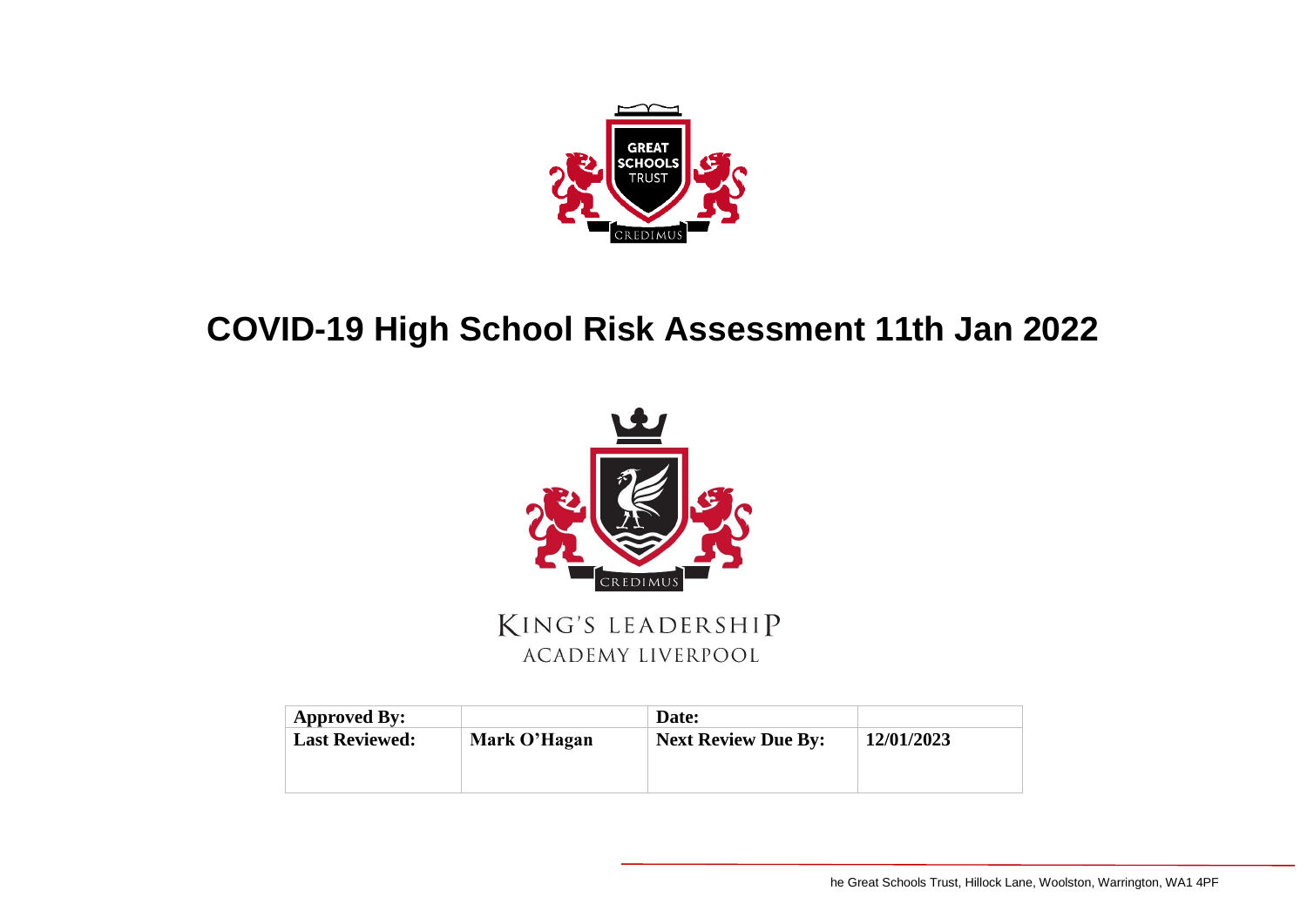| <b>Area/Activity Assessed</b>                                                                                                                                                                                                                                                                                                                       |                    | High School - COVID-19 Spring Term 2022 |                   |             |                        |             |                                   |  | Headteacher/Principal            |             |                    |             |  |
|-----------------------------------------------------------------------------------------------------------------------------------------------------------------------------------------------------------------------------------------------------------------------------------------------------------------------------------------------------|--------------------|-----------------------------------------|-------------------|-------------|------------------------|-------------|-----------------------------------|--|----------------------------------|-------------|--------------------|-------------|--|
| <b>Persons Exposed</b>                                                                                                                                                                                                                                                                                                                              | <b>Employees</b>   | $\boxtimes$                             | <b>Contractor</b> | $\boxtimes$ | Young<br><b>Person</b> |             | <b>Expectant</b><br><b>Mother</b> |  | <b>Visitors</b><br>and/or Public | $\boxtimes$ | <b>Trespassers</b> |             |  |
| <b>Frequency of Exposure</b>                                                                                                                                                                                                                                                                                                                        | <b>Continually</b> |                                         | Hourly            |             | <b>Daily</b>           | $\boxtimes$ | Weekly                            |  | <b>Monthly</b>                   |             | Yearly             |             |  |
| <b>Duration of Exposure</b>                                                                                                                                                                                                                                                                                                                         | Less than<br>1hr.  |                                         | $1-2$ hrs         |             | $3-4$ hrs              |             | $5-6$ hrs                         |  | $7-8$ hrs                        |             | More than<br>8 hrs | $\boxtimes$ |  |
| 0-8 - Low risk No Action Required.<br>Probability - (5=Very Likely, 4= Likely, 3= Quite Possible, 2= Possible, 1= Unlikely)<br>9-15 - Medium risk Ensure adequate controls are in use.<br>- (5=Catastrophic, 4=Major, 3=Moderate, 2=Minor, 1=Insignificant)<br>Severity<br>16-25 - High Risk Stop operation and implement adequate control measures |                    |                                         |                   |             |                        |             |                                   |  |                                  |             |                    |             |  |

This Risk Assessment was implemented on 14/07/2021 by Compliance Education It will be reviewed on a regular basis and when there have been significant changes in government, United Kingdom Health Security Agency (UKHSA) and local authority guidance.

The risk assessment highlights all control measures the school has put in place to ensure the school is COVID-Secure for all staff, students, visitors and contractors. See the school Plan for further information on how these control measures will be implemented

| <b>Risk Assessment(s) Reviewed</b>           | <b>Name of Reviewer</b> | <b>Date</b> | <b>Signature</b> |
|----------------------------------------------|-------------------------|-------------|------------------|
| Update to government guidance September 2021 | Lee Barritt             | 01/10/2021  | L Barrítt        |
| Review                                       | Lee Barritt             | 20/10/2021  | L Barrítt        |
| Review                                       | Lee Barritt             | 01/11/2021  | L Barritt        |
| Review                                       | Mike Long               | 30/11/2021  | M Long           |
| Review                                       | Mike Long               | 10/12/2021  | M Long           |
| Review                                       | Mike Long               | 03/01/2022  | M Long           |
| Review                                       | Mike Long               | 11/01/2022  | M Long           |
| Review                                       | Mike Long               | 18/01/2022  | M Long           |
| Review - 19th January Plan B Announcement    | Mike Long               | 19/01/2022  | M Long           |
|                                              |                         |             |                  |
|                                              |                         |             |                  |
|                                              |                         |             |                  |
|                                              |                         |             |                  |
|                                              |                         |             |                  |
|                                              |                         |             |                  |
|                                              |                         |             |                  |

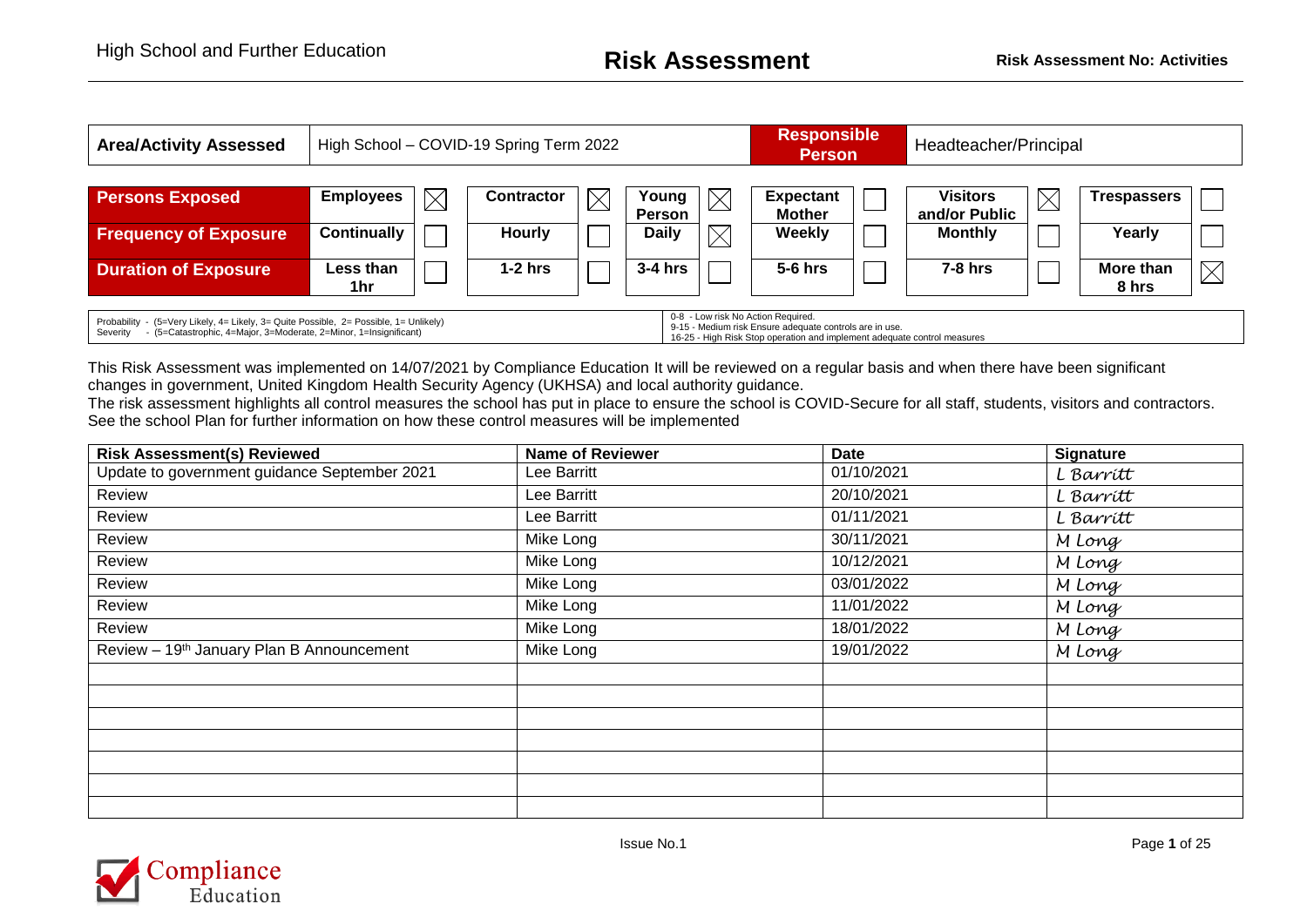| <b>No</b> | <b>Initial</b><br><b>Hazard</b>                     | <b>Existing Control Measures</b> |                    | <b>Residual</b> |                                                                                                                                                                                                                                                                                                                                                                                                                                                                                                                                                                                                                                                                                                                                                                                                                                                                                                                                                                                                                                                                                                                                                                                                                                                                                                                                                                                                                                                                                                                                                                                                                                                                                                                                                                                                                                                                                                                                                                                                                                                                                                                                          |                 |                    |             |                 |
|-----------|-----------------------------------------------------|----------------------------------|--------------------|-----------------|------------------------------------------------------------------------------------------------------------------------------------------------------------------------------------------------------------------------------------------------------------------------------------------------------------------------------------------------------------------------------------------------------------------------------------------------------------------------------------------------------------------------------------------------------------------------------------------------------------------------------------------------------------------------------------------------------------------------------------------------------------------------------------------------------------------------------------------------------------------------------------------------------------------------------------------------------------------------------------------------------------------------------------------------------------------------------------------------------------------------------------------------------------------------------------------------------------------------------------------------------------------------------------------------------------------------------------------------------------------------------------------------------------------------------------------------------------------------------------------------------------------------------------------------------------------------------------------------------------------------------------------------------------------------------------------------------------------------------------------------------------------------------------------------------------------------------------------------------------------------------------------------------------------------------------------------------------------------------------------------------------------------------------------------------------------------------------------------------------------------------------------|-----------------|--------------------|-------------|-----------------|
|           |                                                     | <b>Severity</b>                  | <b>Probability</b> | <b>Risk</b>     |                                                                                                                                                                                                                                                                                                                                                                                                                                                                                                                                                                                                                                                                                                                                                                                                                                                                                                                                                                                                                                                                                                                                                                                                                                                                                                                                                                                                                                                                                                                                                                                                                                                                                                                                                                                                                                                                                                                                                                                                                                                                                                                                          | <b>Severity</b> | <b>Probability</b> | <b>Risk</b> | <b>Controls</b> |
|           | School reopening<br>after easing of<br>restrictions | 4                                | 3                  | 12              | Where necessary the building has been deep cleaned before<br>reopening.<br>All staff are competent and instructed with regards to the<br>procedures in place for the protection against infection from<br>Covid-19.<br>A home testing risk assessment has been produced.<br>Parents will be made aware that due to increased natural<br>ventilation, students should wear adequate clothing.<br>From September, extended school provision will operate as<br>normal. The Government's Plan B does not impact extended<br>school provision.<br>Restrictions such as keeping students in small consistent<br>groups is no longer necessary.<br>Face coverings should be worn in communal areas by staff,<br>visitors and students and all those over the age of 12 are<br>expected to wear face coverings on public transport (and<br>dedicated school transport) unless they are exempt. From 27<br>January, face coverings are no longer advised for students,<br>staff and visitors in communal areas. From 27 January, staff<br>and students should follow wider advice on face coverings<br>outside of school, including on transport to and from school.<br>From 20 January, face coverings are no longer advised for<br>$\bullet$<br>students, staff and visitors in classrooms<br>Local directors of public health are able to recommend the use<br>$\bullet$<br>of face coverings in communal areas, across their area only,<br>where DfE and public health experts judge the measure to be<br>proportionate due to specific health concerns. This is a<br>temporary measure. Directors of public health will continue to<br>advise individual settings experiencing outbreaks. Any local<br>introduction of face coverings will be subject to routine review<br>and removed at the earliest opportunity.<br>From 27 January, mandatory certification is no longer in place<br>and school should not use the NHS COVID Pass as a<br>condition of entry for education or related activities such as<br>exams, teaching, extra-curricular activities or any other day-to-<br>day activities that are part of education or training. | 4               | $\overline{2}$     | 8           |                 |

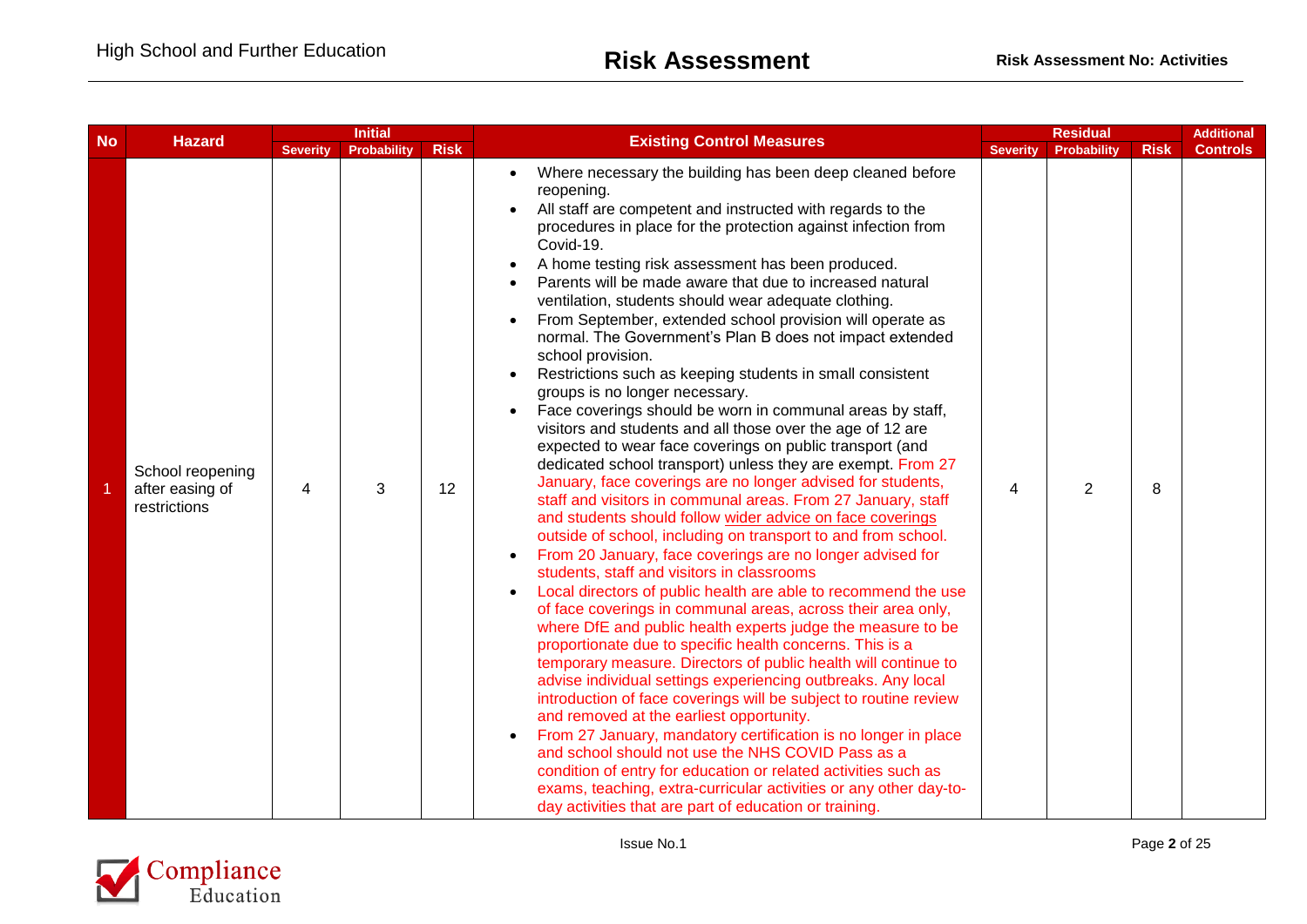|           |  | <b>Initial</b><br><b>Hazard</b> | <b>Existing Control Measures</b> | <b>Residual</b> |                                                                                                                                                                                                                                                                                                                                                                                                                                                                                                                                                                                                                                                                                                                                                                                                                                                                                                                                                                                                                                                                                                                                                                                                                                                                                                                                                                                                                                                                                                                                                                                                                                                                                                                                                                                                                                                                                                                                                                                                        |                 | <b>Additional</b> |             |                 |
|-----------|--|---------------------------------|----------------------------------|-----------------|--------------------------------------------------------------------------------------------------------------------------------------------------------------------------------------------------------------------------------------------------------------------------------------------------------------------------------------------------------------------------------------------------------------------------------------------------------------------------------------------------------------------------------------------------------------------------------------------------------------------------------------------------------------------------------------------------------------------------------------------------------------------------------------------------------------------------------------------------------------------------------------------------------------------------------------------------------------------------------------------------------------------------------------------------------------------------------------------------------------------------------------------------------------------------------------------------------------------------------------------------------------------------------------------------------------------------------------------------------------------------------------------------------------------------------------------------------------------------------------------------------------------------------------------------------------------------------------------------------------------------------------------------------------------------------------------------------------------------------------------------------------------------------------------------------------------------------------------------------------------------------------------------------------------------------------------------------------------------------------------------------|-----------------|-------------------|-------------|-----------------|
| <b>No</b> |  | <b>Severity</b>                 | <b>Probability</b>               | <b>Risk</b>     |                                                                                                                                                                                                                                                                                                                                                                                                                                                                                                                                                                                                                                                                                                                                                                                                                                                                                                                                                                                                                                                                                                                                                                                                                                                                                                                                                                                                                                                                                                                                                                                                                                                                                                                                                                                                                                                                                                                                                                                                        | <b>Severity</b> | Probability       | <b>Risk</b> | <b>Controls</b> |
|           |  |                                 |                                  |                 | School will ensure it has a small contingency stock of face<br>coverings available if an individual has forgotten or damaged<br>their own<br>School will continue to regularly clean areas and equipment<br>$\bullet$<br>thoroughly including frequently touched surfaces.<br>School has produced an outbreak management plan which will<br>$\bullet$<br>include the measures required following an outbreak as a<br>result of several confirmed cases over a 10 day period.<br>All extra-curricular activities and out of school provision will not<br>require students to be allocated to a bubble.<br>Close contacts will be identified by NHS Test and Trace.<br>Individuals under the age of 18 years and 6 months old will no<br>longer be required to self-isolate if they are contacted by NHS<br>Test and Trace as a close contact.<br>School may adopt a flexible approach to learning as a last<br>resort. This will be based on staffing levels utilising all of our<br>available teaching and non-teaching workforce to maximise on-<br>site education for as many pupils as possible.<br>Staff and students who have been identified as a contact of<br>someone with COVID-19 - whether Omicron or not - are<br>encouraged take an NHS rapid lateral flow test every day for 7<br>days to help slow the spread of COVID-19. This replaces the<br>requirement for Omicron contacts to isolate for 10 days and<br>applies to:<br>fully vaccinated adults (people who have had 2 jabs)<br>all pupils/students aged 5 to 18 years and 6 months<br>(regardless of vaccination status)<br>individuals who can prove they are unable to be vaccinated for<br>clinical reasons and<br>people taking part, or have taken part, in an approved clinical<br>trial for a COVD-19 vaccine<br>School will encourage vaccine take up including boosters and<br>$\bullet$<br>enable staff who are eligible for a vaccination to attend booked<br>appointments where possible (even if during term time). |                 |                   |             |                 |

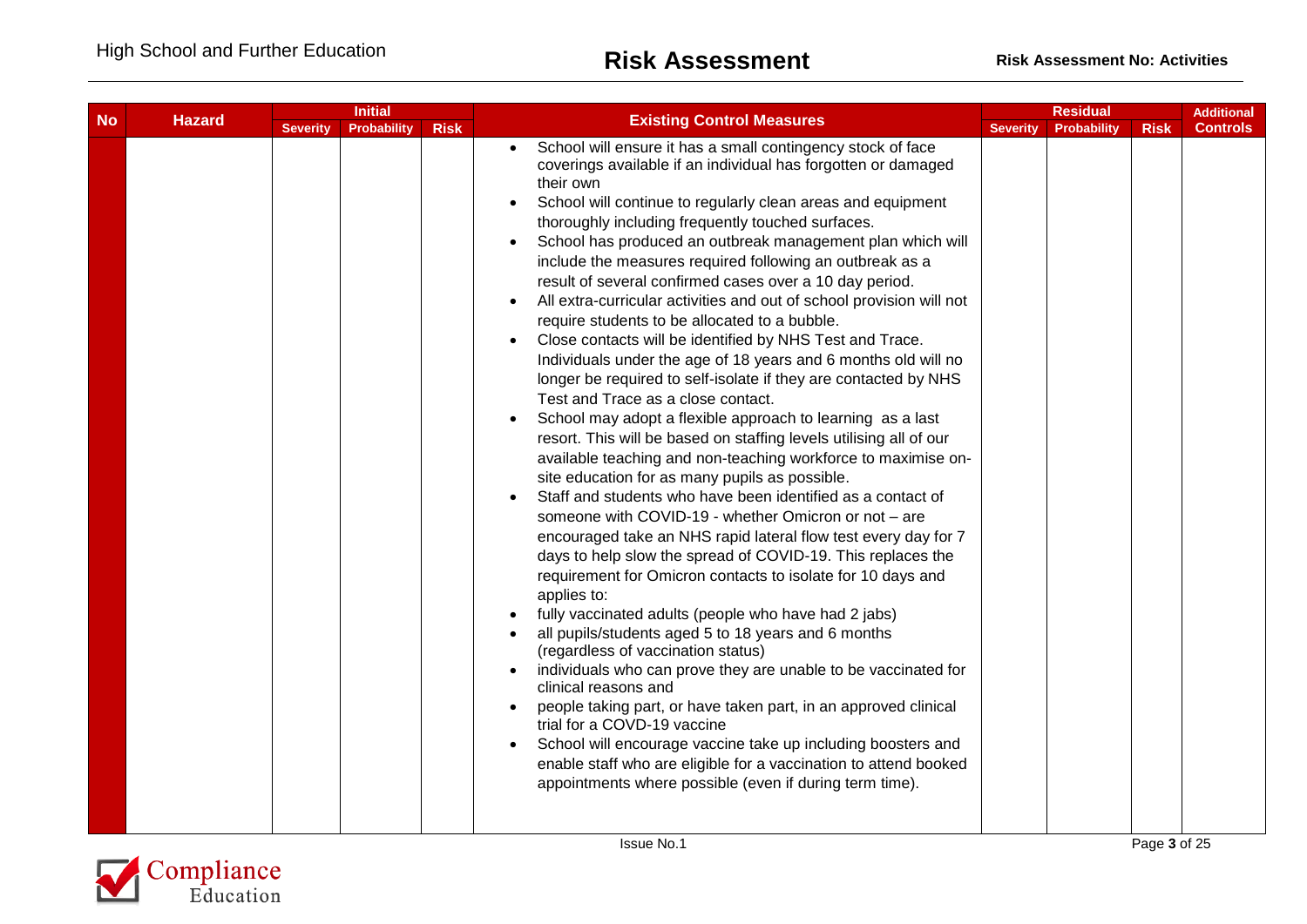|           |  | <b>Initial</b><br><b>Hazard</b> |             | <b>Existing Control Measures</b> |                                                                                                                                                                                                                                                                                                                                                                                                                                                                                                                                                                                                                                                                                                                                                                                                                                                                                                                                                                                                                                                                                                                                                                                                                                                                                                                                                                                                                                                                                                                                                                                                                                                                                                                                                                            |                 | <b>Residual</b> |             | <b>Additional</b>                                                                                         |
|-----------|--|---------------------------------|-------------|----------------------------------|----------------------------------------------------------------------------------------------------------------------------------------------------------------------------------------------------------------------------------------------------------------------------------------------------------------------------------------------------------------------------------------------------------------------------------------------------------------------------------------------------------------------------------------------------------------------------------------------------------------------------------------------------------------------------------------------------------------------------------------------------------------------------------------------------------------------------------------------------------------------------------------------------------------------------------------------------------------------------------------------------------------------------------------------------------------------------------------------------------------------------------------------------------------------------------------------------------------------------------------------------------------------------------------------------------------------------------------------------------------------------------------------------------------------------------------------------------------------------------------------------------------------------------------------------------------------------------------------------------------------------------------------------------------------------------------------------------------------------------------------------------------------------|-----------------|-----------------|-------------|-----------------------------------------------------------------------------------------------------------|
| <b>No</b> |  | <b>Severity</b>                 | Probability | <b>Risk</b>                      |                                                                                                                                                                                                                                                                                                                                                                                                                                                                                                                                                                                                                                                                                                                                                                                                                                                                                                                                                                                                                                                                                                                                                                                                                                                                                                                                                                                                                                                                                                                                                                                                                                                                                                                                                                            | <b>Severity</b> | Probability     | <b>Risk</b> | <b>Controls</b>                                                                                           |
|           |  |                                 |             |                                  | All students over the age of 12 are now eligible for a COVID-19<br>vaccination and the majority will be offered the vaccine via the<br>school-based programme.<br>Staff and students who record a positive LFT or PCR test may<br>end their 10 day isolation period early in most circumstances<br>unless you cannot test for any reason.<br>Staff and pupils may now take LFD tests on day 5 and day 6 of<br>their self-isolation period. Those who receive two negative test<br>results are no longer required to complete 10 full days of self-<br>isolation. The first test must be taken no earlier than day 5 of<br>the self-isolation period and tests must be taken 24 hours<br>apart. If both these test results are negative, and the person<br>does not have a high temperature, they may end their self-<br>isolation after the second negative test result and return to<br>school from day 6.<br>From the 11 <sup>th</sup> January 2022, staff and students who have a positive<br>lateral flow device (LFD) test result are no longer required to have a<br>follow-up (PCR) test, and they should stay at home and self-isolate<br>immediately.<br>Staff and students who have a positive LFD test result should only<br>have a follow-up PCR test if:<br>they wish to claim the Test and Trace Support Payment<br>they have a health condition that means they may be suitable<br>for new coronavirus (COVID-19) treatments<br>they are taking LFD tests as part of research or surveillance<br>programmes, and the programme asks them to do so<br>they have a positive day 2 LFD test after arriving in England.<br>Staff and pupils without symptoms may return to school and are not<br>required to take any more LFD tests to release themselves from |                 |                 |             | School<br>will<br>review<br>the<br>eligibly<br>criteria<br>for DfE<br>funded<br>air<br>cleaning<br>units. |
|           |  |                                 |             |                                  | isolation after the 10th day of their isolation period even if they have a                                                                                                                                                                                                                                                                                                                                                                                                                                                                                                                                                                                                                                                                                                                                                                                                                                                                                                                                                                                                                                                                                                                                                                                                                                                                                                                                                                                                                                                                                                                                                                                                                                                                                                 |                 |                 |             |                                                                                                           |

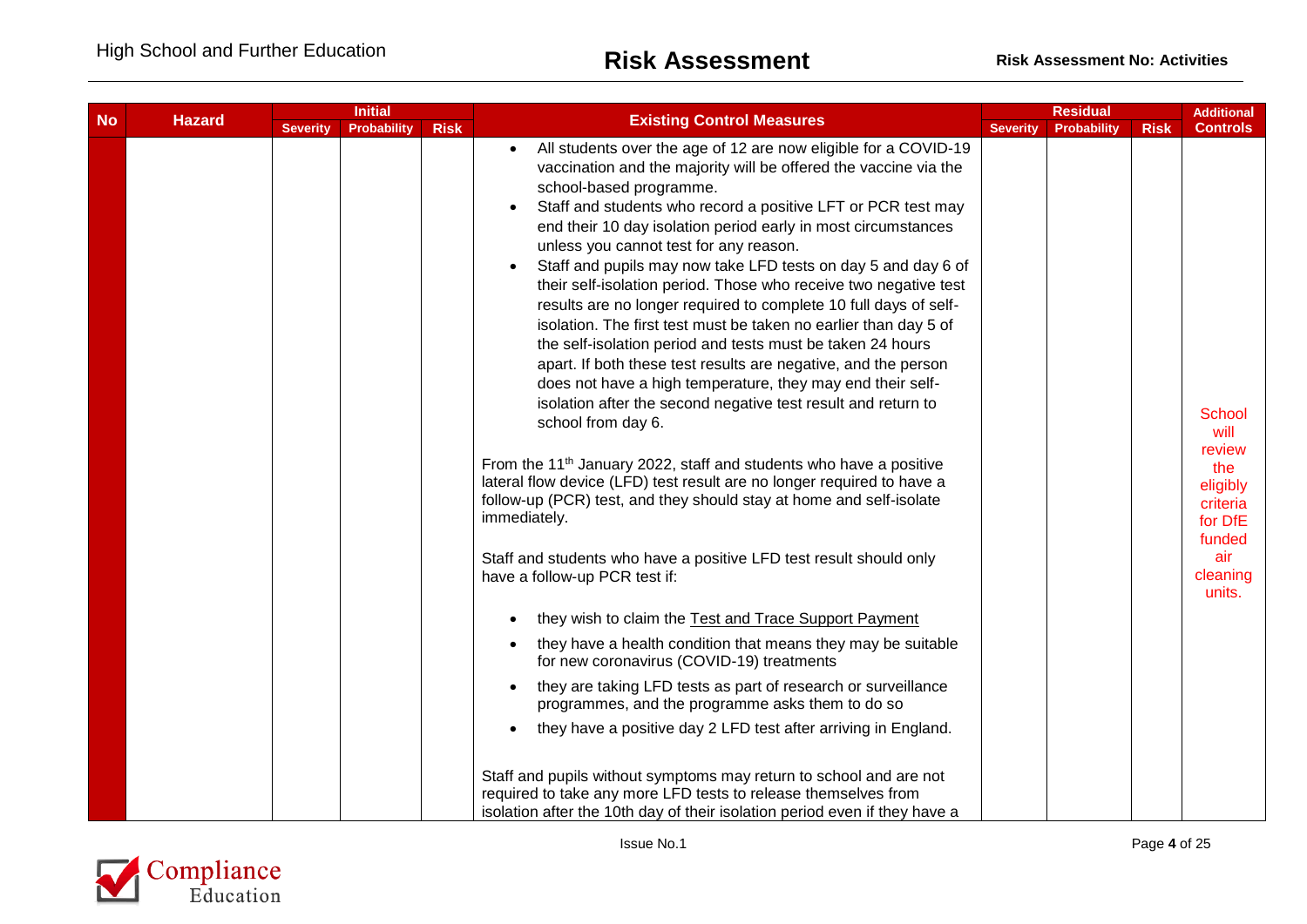| <b>No</b><br><b>Hazard</b> | <b>Initial</b> |                 |                    |             | <b>Residual</b>                                                                                                                                                                                                                                                                                                                                                                                                                                                                                                                                                          |                 |                    | <b>Additional</b> |                 |
|----------------------------|----------------|-----------------|--------------------|-------------|--------------------------------------------------------------------------------------------------------------------------------------------------------------------------------------------------------------------------------------------------------------------------------------------------------------------------------------------------------------------------------------------------------------------------------------------------------------------------------------------------------------------------------------------------------------------------|-----------------|--------------------|-------------------|-----------------|
|                            |                | <b>Severity</b> | <b>Probability</b> | <b>Risk</b> | <b>Existing Control Measures</b>                                                                                                                                                                                                                                                                                                                                                                                                                                                                                                                                         | <b>Severity</b> | <b>Probability</b> | <b>Risk</b>       | <b>Controls</b> |
|                            |                |                 |                    |             | positive LFD test result. If they still have a high temperature after 10<br>days or are otherwise unwell, they should stay at home and seek<br>medical advice.<br>Stay at home: guidance for households with possible or<br>confirmed coronavirus (COVID-19) infection - GOV.UK<br>(www.gov.uk)                                                                                                                                                                                                                                                                          |                 |                    |                   |                 |
|                            |                |                 |                    |             | <b>Working from Home</b><br>On the 19th January 2022, the government announced that it is<br>$\bullet$<br>no longer advising staff to work from home.<br>People previously considered to be particularly vulnerable,<br>clinically extremely vulnerable (CEV), and high or higher-risk<br>are not being advised to shield again (any personal advice<br>from a specialist or clinician on additional precautions to take<br>should continue to be followed).                                                                                                             |                 |                    |                   |                 |
|                            |                |                 |                    |             | <b>Contingency Plans</b><br>For individuals or groups of self-isolating students, remote<br>$\bullet$<br>education plans are in place and school will provide this<br>provision when necessary.<br>School has produced an outbreak management plan which<br>includes the measures required following an outbreak as a<br>result of several confirmed cases over a 10 day period.<br>School will revisit its outbreak management plan and keep<br>informed of changes within the contingency framework<br>guidance, to ensure it is well prepared for any future changes. |                 |                    |                   |                 |
|                            |                |                 |                    |             | <b>Ventilation</b><br>Adequate ventilation is provided whilst students and staff are<br>$\bullet$<br>on site.<br>Windows may be partially opened in conjunction with heating<br>systems to maintain a comfortable balance.<br>Staff must remember to open windows at the start of the day or<br>during break times to allow for adequate ventilation in<br>classrooms                                                                                                                                                                                                    |                 |                    |                   |                 |

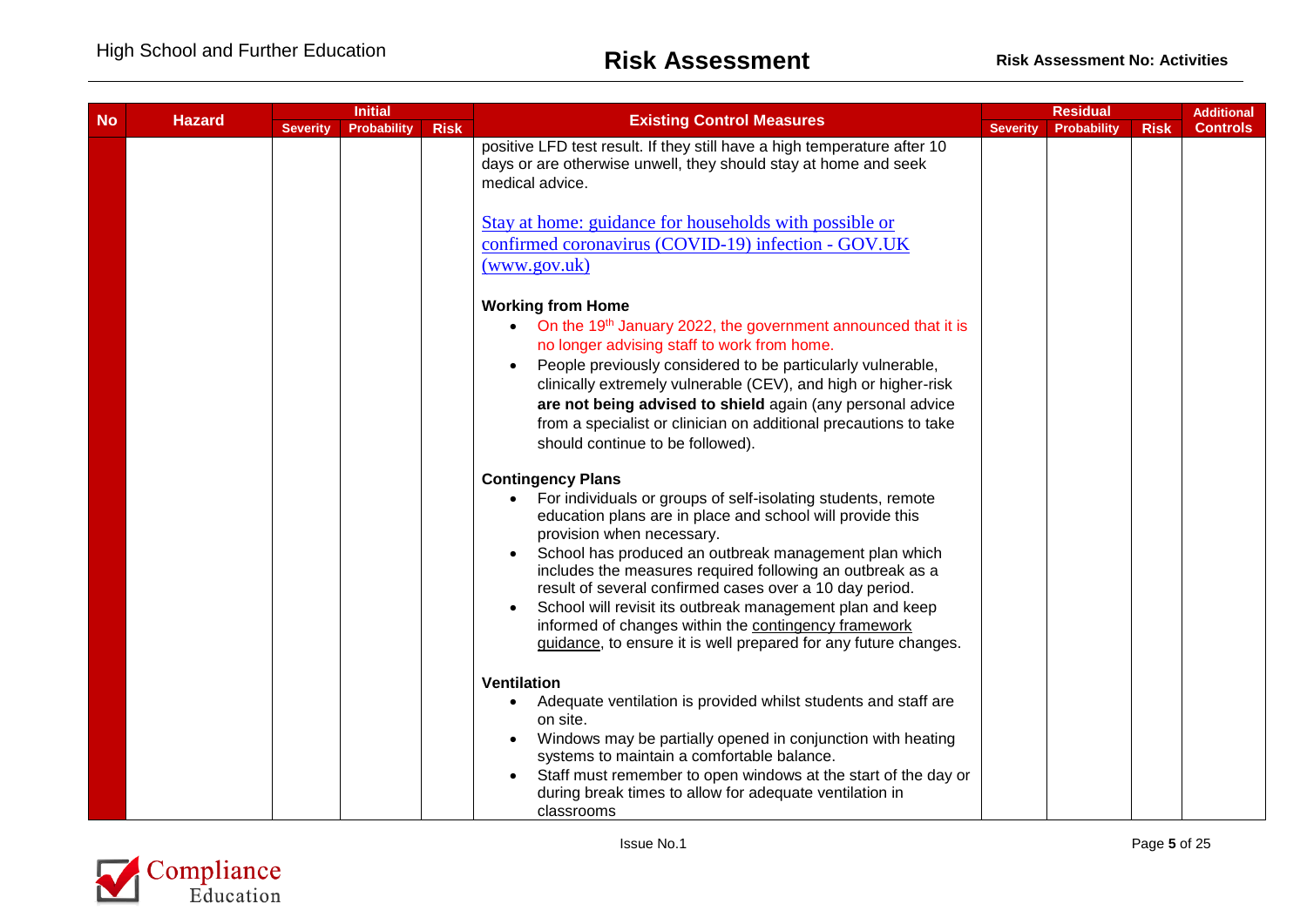| <b>No</b> | <b>Initial</b><br><b>Hazard</b> |                 |                    |             |                                                                                                                                                                                                                                                                                                                                                                                                                                                                                                                                                                                                                                                                                                                                                                                                                                                                                                                                                                                                                                                                                                                                                                                                                                                                                                                                                                                                                        | <b>Residual</b> |             | <b>Additional</b> |                 |
|-----------|---------------------------------|-----------------|--------------------|-------------|------------------------------------------------------------------------------------------------------------------------------------------------------------------------------------------------------------------------------------------------------------------------------------------------------------------------------------------------------------------------------------------------------------------------------------------------------------------------------------------------------------------------------------------------------------------------------------------------------------------------------------------------------------------------------------------------------------------------------------------------------------------------------------------------------------------------------------------------------------------------------------------------------------------------------------------------------------------------------------------------------------------------------------------------------------------------------------------------------------------------------------------------------------------------------------------------------------------------------------------------------------------------------------------------------------------------------------------------------------------------------------------------------------------------|-----------------|-------------|-------------------|-----------------|
|           |                                 | <b>Severity</b> | <b>Probability</b> | <b>Risk</b> | <b>Existing Control Measures</b>                                                                                                                                                                                                                                                                                                                                                                                                                                                                                                                                                                                                                                                                                                                                                                                                                                                                                                                                                                                                                                                                                                                                                                                                                                                                                                                                                                                       | <b>Severity</b> | Probability | <b>Risk</b>       | <b>Controls</b> |
|           |                                 |                 |                    |             | School will ensure any events held in the school i.e. plays etc<br>will be in a location where ventilation is maximised.<br>If possible, systems will be adjusted to full fresh air or, if this is<br>not possible, then systems will be operated as normal as long<br>as they are within a single room and supplemented by an<br>outdoor air supply.<br>School has a supply of CO2 monitors so staff can quickly<br>identify where ventilation requires improvement.<br><b>Testing As part of Governments guidelines</b><br>• All staff and students will have access to coronavirus tests and<br>will be encouraged to test twice weekly at home.                                                                                                                                                                                                                                                                                                                                                                                                                                                                                                                                                                                                                                                                                                                                                                    |                 |             |                   |                 |
|           |                                 |                 |                    |             | The school will provide students with home testing kits where<br>supply is available and they will be asked to test twice per<br>week. Tests should completed 3 to 5 days apart (min 3 days),<br>in accordance with government guidelines.<br>School will ask parents, guardians and other visitors to take a<br>lateral flow device (LFD) test before entering school.<br>A home testing risk assessment has been produced.<br>Staff will be supplied with LFD test kits to self-swab and test<br>themselves twice a week at home and will report their result to<br>NHS Test and Trace as soon as the test is completed, this will<br>be either online or by telephone as indicated in the home test<br>kit. Staff and students will be required to notify school if their<br>result is positive. Contact tracing will be completed by NHS<br>track and trace.<br>Staff will be strongly encouraged to continue regular LFD<br>testing and report their results to test and report. Students will<br>be reminded of the importance of regular LFD testing.<br>Close contacts will be identified by NHS Test and Trace. Staff<br>and students are not required to self-isolate if they live in the<br>same household as someone with COVID-19, or are a close<br>contact of someone with COVID-19, and any of the following<br>apply:<br>they are fully vaccinated<br>they are below the age of 18 years and 6 months |                 |             |                   |                 |

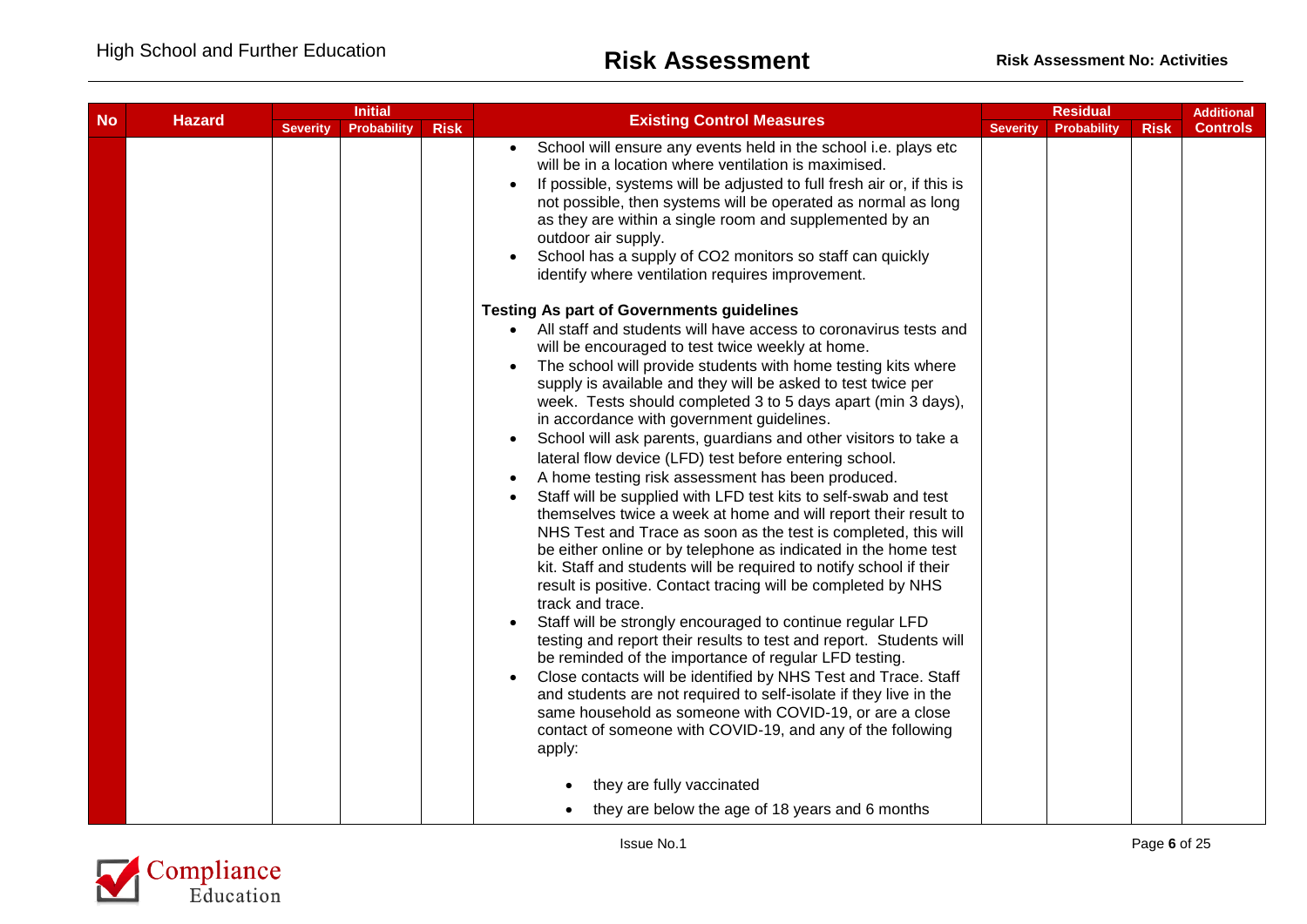| <b>No</b>      |                                                     | <b>Initial</b>  |                    |             |                                                                                                                                                                                                                                                                                                                                                                                                                                                                                                                                                                                                                                                                                                                                                    |                 | <b>Additional</b>  |             |                 |
|----------------|-----------------------------------------------------|-----------------|--------------------|-------------|----------------------------------------------------------------------------------------------------------------------------------------------------------------------------------------------------------------------------------------------------------------------------------------------------------------------------------------------------------------------------------------------------------------------------------------------------------------------------------------------------------------------------------------------------------------------------------------------------------------------------------------------------------------------------------------------------------------------------------------------------|-----------------|--------------------|-------------|-----------------|
|                | <b>Hazard</b>                                       | <b>Severity</b> | <b>Probability</b> | <b>Risk</b> | <b>Existing Control Measures</b>                                                                                                                                                                                                                                                                                                                                                                                                                                                                                                                                                                                                                                                                                                                   | <b>Severity</b> | <b>Probability</b> | <b>Risk</b> | <b>Controls</b> |
|                |                                                     |                 |                    |             | they have taken part in or are currently part of an<br>$\bullet$<br>approved COVID-19 vaccine trial                                                                                                                                                                                                                                                                                                                                                                                                                                                                                                                                                                                                                                                |                 |                    |             |                 |
|                |                                                     |                 |                    |             | they are not able to get vaccinated for medical reason<br>$\bullet$                                                                                                                                                                                                                                                                                                                                                                                                                                                                                                                                                                                                                                                                                |                 |                    |             |                 |
|                |                                                     |                 |                    |             | Staff and students who have been identified as a contact of someone<br>with COVID-19 - whether Omicron or not - should take an NHS rapid<br>lateral flow test every day for 7 days to help slow the spread of COVID-<br>19. This replaces the requirement for Omicron contacts to isolate for 10<br>days and applies to:                                                                                                                                                                                                                                                                                                                                                                                                                           |                 |                    |             |                 |
|                |                                                     |                 |                    |             | fully vaccinated adults<br>all pupils/students aged 5 to 18 years and 6 months<br>(regardless of vaccination status)<br>individuals who can prove they are unable to be vaccinated for<br>clinical reasons                                                                                                                                                                                                                                                                                                                                                                                                                                                                                                                                         |                 |                    |             |                 |
|                |                                                     |                 |                    |             | people taking part, or have taken part, in an approved clinical<br>trial for a COVD-19 vaccine<br>If contacted by NHS Track and Trace, staff and students<br>(parents) will informed they have been in close contact with a<br>positive case and advised to take a PCR test. School will<br>encourage all individuals to take a PCR test if advised to do so.<br>School will work with NHS Track and Trace to identify close<br>contacts of a positive case if requested.<br>Symptomatic individuals and those who record a positive test<br>result will still be required to self-isolate.<br>Further guidance for staff can be found in the link below;<br>Schools COVID-19 operational guidance (applies until<br>Step 4) - GOV.UK (www.gov.uk) |                 |                    |             |                 |
| $\overline{2}$ | Transmission of<br>Covid 19 due to<br>close contact | 4               | 4                  | 16          | School will continue to offer twice weekly home lateral flow<br>$\bullet$<br>testing to staff.<br>Students will continue be offered lateral flow test kits to carry<br>out at home<br>Staff will continue to minimise close, face to face contact with<br>$\bullet$<br>learners.<br>Any additional spaces available should be used as breakout<br>teaching areas to maximise the distance between learners and<br>staff.                                                                                                                                                                                                                                                                                                                           | 4               | 2                  | 8           |                 |

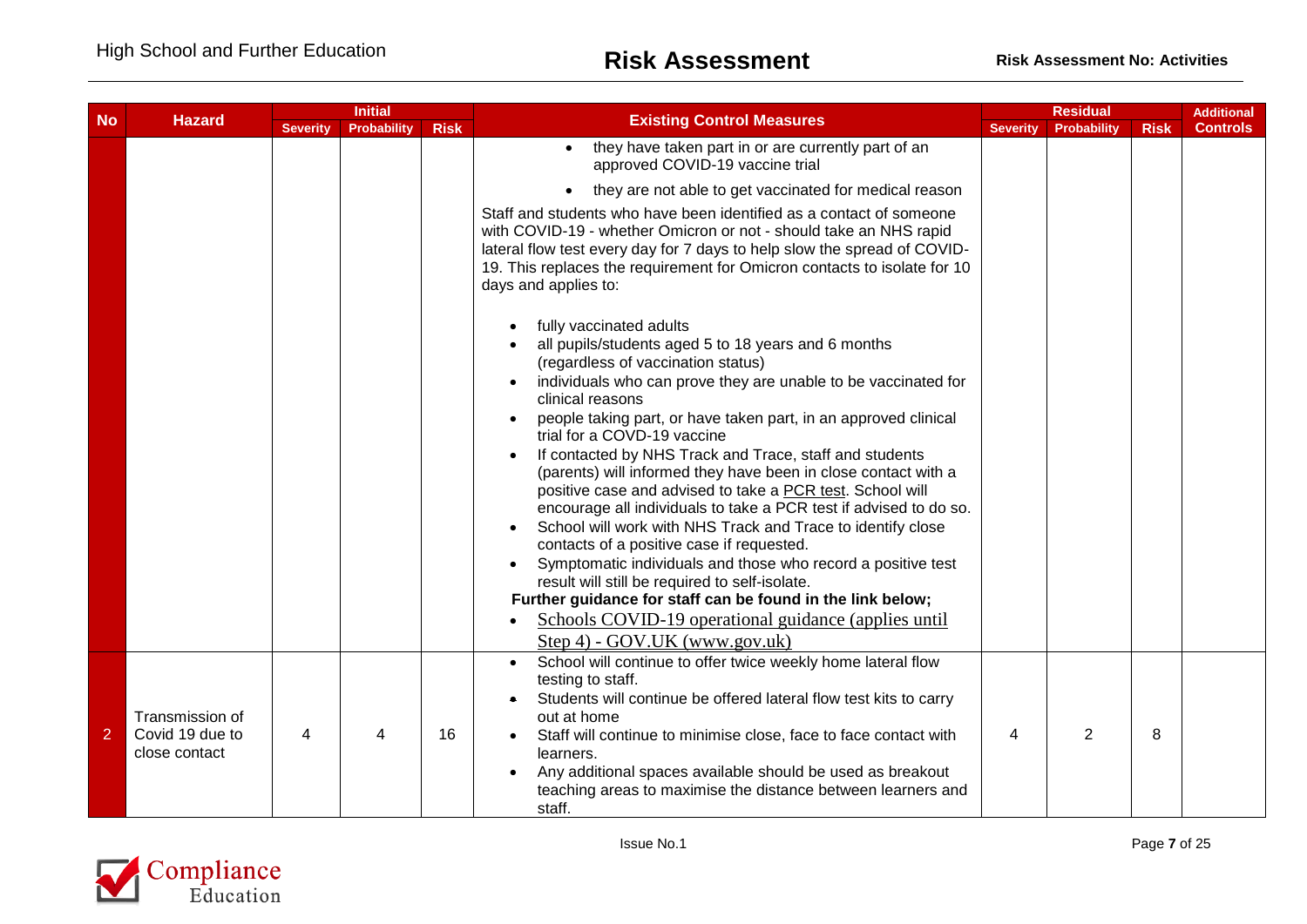| <b>No</b> |                                                      | <b>Initial</b>  |                    |             |                                                                                                                                                                                                                                                                                                                                                                                                                                                                                                                                                                                                                                                                                                                                                                                                                                                                                                                                                                                                                                                                                                                                                                                                                                                                                     | <b>Residual</b> |             |             | <b>Additional</b> |
|-----------|------------------------------------------------------|-----------------|--------------------|-------------|-------------------------------------------------------------------------------------------------------------------------------------------------------------------------------------------------------------------------------------------------------------------------------------------------------------------------------------------------------------------------------------------------------------------------------------------------------------------------------------------------------------------------------------------------------------------------------------------------------------------------------------------------------------------------------------------------------------------------------------------------------------------------------------------------------------------------------------------------------------------------------------------------------------------------------------------------------------------------------------------------------------------------------------------------------------------------------------------------------------------------------------------------------------------------------------------------------------------------------------------------------------------------------------|-----------------|-------------|-------------|-------------------|
|           | <b>Hazard</b>                                        | <b>Severity</b> | <b>Probability</b> | <b>Risk</b> | <b>Existing Control Measures</b>                                                                                                                                                                                                                                                                                                                                                                                                                                                                                                                                                                                                                                                                                                                                                                                                                                                                                                                                                                                                                                                                                                                                                                                                                                                    | <b>Severity</b> | Probability | <b>Risk</b> | <b>Controls</b>   |
|           |                                                      |                 |                    |             | A high level of respiratory and hand hygiene will be maintained<br>by staff and students.<br>School will maintain adequate ventilation in all used areas.<br>$\bullet$<br>Where possible learners are to be seated side by side to<br>reduce face to face contact.<br>Resources that are shared between different learning classes,<br>such as Science, Art and DT equipment, will be cleaned<br>frequently / after each use.<br>To minimise close contacts, the school will limit access to site<br>to visitors and contractors, this includes drop off and pick up by<br>parents.<br>Use of shared spaces will be timetabled where possible.<br>All students, staff and visitors will wash/sanitise hands before<br>entering the building.<br>From 20 January, face coverings are no longer advised for<br>students, staff and visitors in classrooms. From 27 January,<br>face coverings are no longer advised for students, staff in<br>communal areas.<br>All contractors and visitors will be required to wear face<br>coverings whilst in school. From 27 January, face coverings<br>are no longer advised for visitors in communal areas.<br>School will ask parents, guardians and other visitors to take a<br>lateral flow device (LFD) test before entering the setting. |                 |             |             |                   |
| 3         | Coronavirus<br>spread from one<br>country to another | 4               | 3                  | 12          | <b>Current UK Government Travel guidelines will be followed</b><br>All travellers arriving into the UK will need to isolate and get a<br>PCR test by 'day two' after arrival. They may end their isolation<br>once they receive a negative result. If the result is positive,<br>they should continue to isolate and follow rules on isolation<br>following a positive test.<br>Unvaccinated arrivals aged over 18 will follow the existing,<br>more onerous, testing and isolation regime.<br>All Red list arrivals will enter quarantine.                                                                                                                                                                                                                                                                                                                                                                                                                                                                                                                                                                                                                                                                                                                                         | 4               |             | 4           |                   |

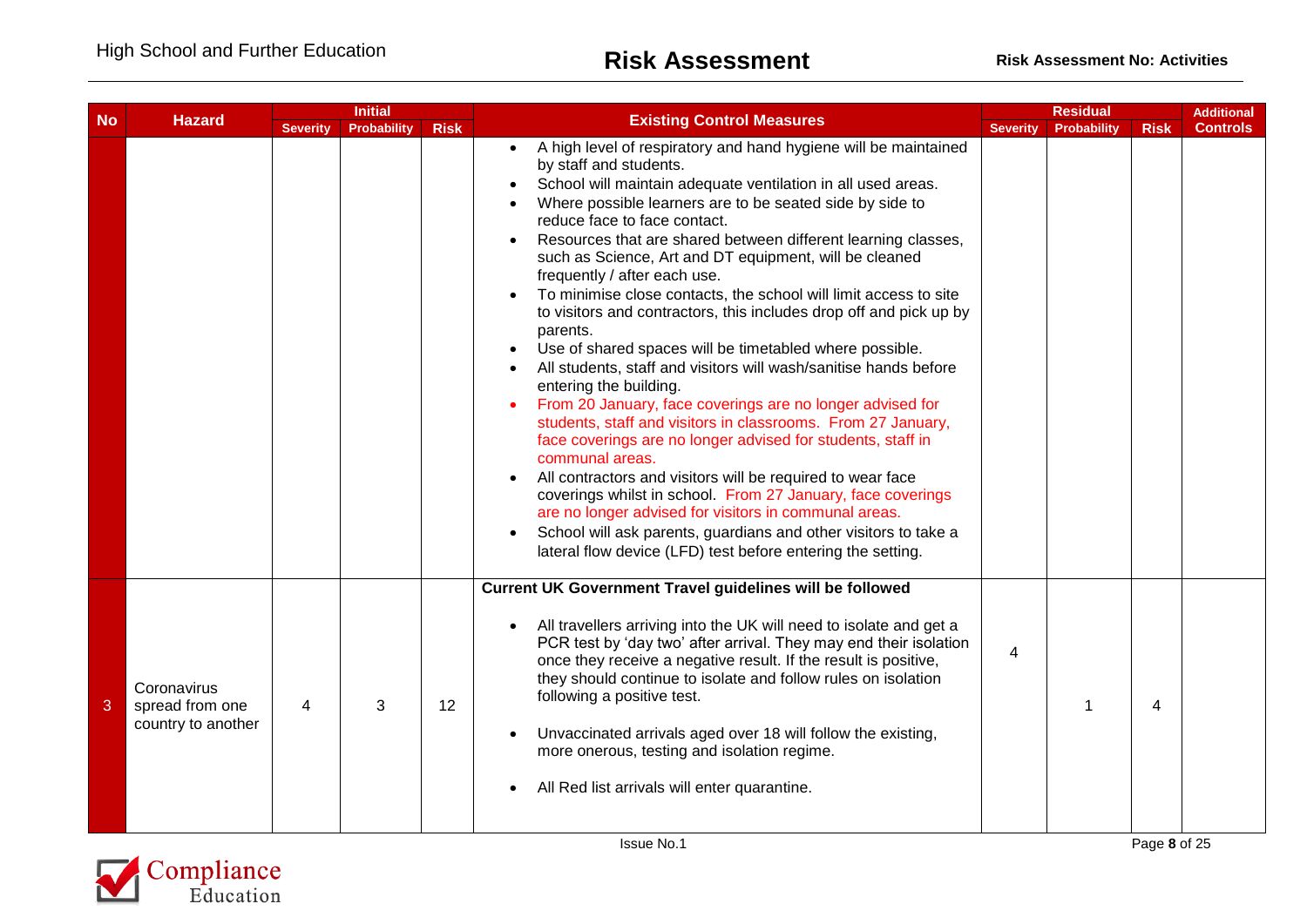| <b>No</b> | Hazard | <b>Initial</b>  |                    |             | <b>Existing Control Measures</b>                                                                   |                 | <b>Additional</b> |             |                 |
|-----------|--------|-----------------|--------------------|-------------|----------------------------------------------------------------------------------------------------|-----------------|-------------------|-------------|-----------------|
|           |        | <b>Severity</b> | <b>Probability</b> | <b>Risk</b> |                                                                                                    | <b>Severity</b> | Probability       | <b>Risk</b> | <b>Controls</b> |
|           |        |                 |                    |             | https://www.gov.uk/guidance/travel-to-england-from-another-country-<br>during-coronavirus-covid-19 |                 |                   |             |                 |

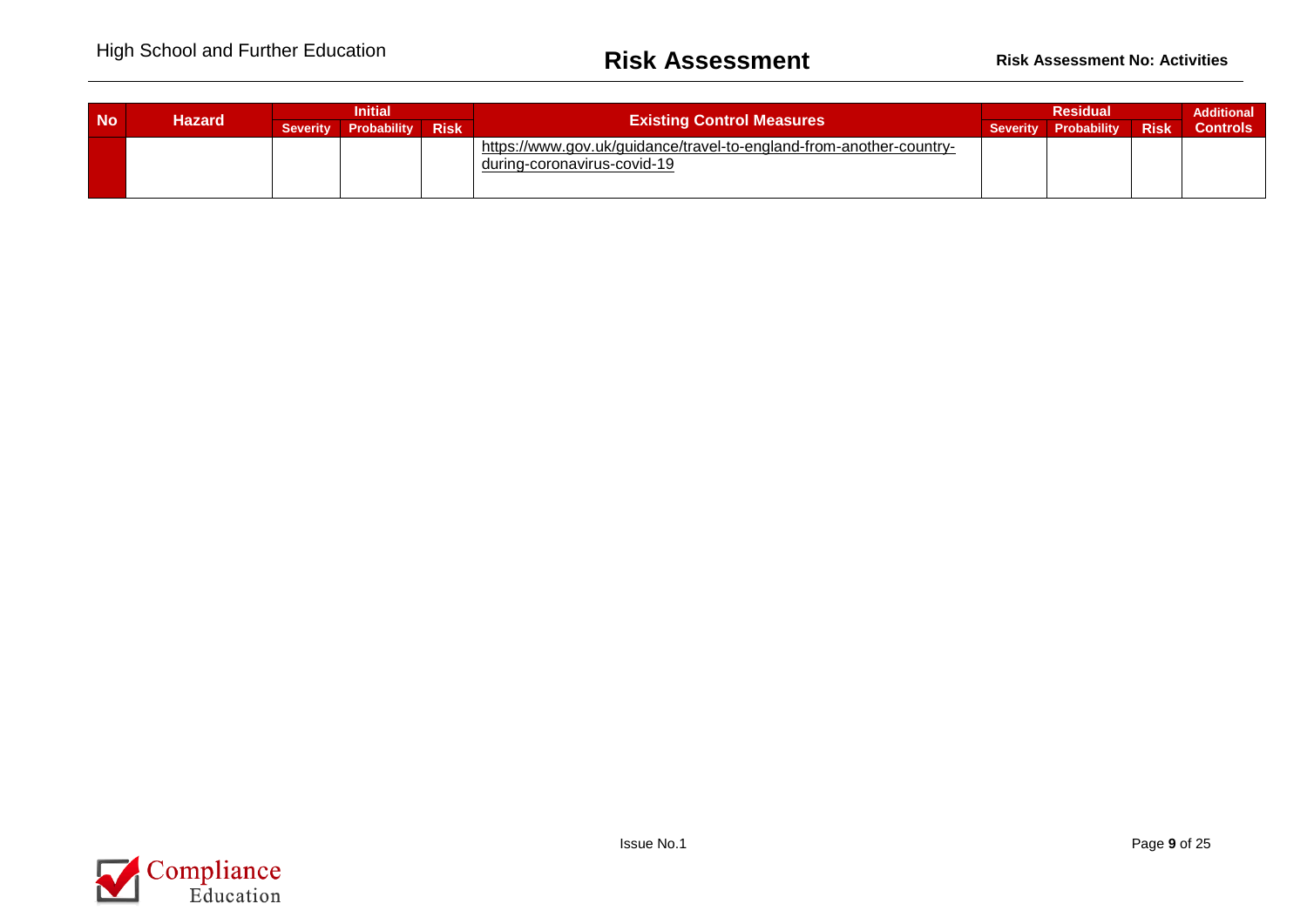| 4 | Staff and students<br>displaying<br>symptoms | 4 | 4 | 16 | Headteacher/SLT to be notified.<br>Staff and students displaying symptoms of Coronavirus will be<br>sent home and asked to follow latest government guidance.<br>Where necessary, the infected person will be moved to a<br>designated isolation room whilst arrangements are made for<br>the person to be collected and taken home. A dedicated toilet<br>has been made available. In the case of a positive result, these<br>areas will be deep cleaned / fogged before use.<br>Suitable PPE is available for staff.<br>Staff and students who have been in contact with anyone<br>displaying symptoms will wash their hands thoroughly for 20<br>seconds.<br>A staffing plan is in place to ensure safe staffing levels are<br>achievable, agreed, established and monitored appropriate to<br>group sizes/ student needs and the activities required.<br>If a student/staff member is sent home as a suspected case,<br>their work area will be cleaned/fogged / wiped down, with PPE<br>available for staff.<br>Where students cannot attend site, distance learning will be<br>4<br>$\overline{2}$<br>8<br>available via online learning.<br>o Free School Meals: support will be provided to those<br>who are eligible for benefits-related free school meals<br>SEND: school will work collaboratively with families to<br>$\circ$<br>put in place reasonable adjustments<br>Access: school will work with families to ensure all<br>$\circ$<br>students are able to access remote education<br>(devices, internet etc)<br>If a staff member or student develops symptoms away from<br>site, they must not attend school and will follow local<br>government guidance for isolation / testing (if a parent insists<br>on a student attending school, the Headteacher can take the<br>decision to refuse the student if necessary to protect other<br>students and staff).<br>School has developed an Outbreak Management Plan.<br>Following several cases over a 10-day period, school may<br>activate their Outbreak Management Plan following advice<br>from United Kingdom Health Security Agency (UKHSA) or<br>following advice due to increased cases in the local<br>community. |  |
|---|----------------------------------------------|---|---|----|-----------------------------------------------------------------------------------------------------------------------------------------------------------------------------------------------------------------------------------------------------------------------------------------------------------------------------------------------------------------------------------------------------------------------------------------------------------------------------------------------------------------------------------------------------------------------------------------------------------------------------------------------------------------------------------------------------------------------------------------------------------------------------------------------------------------------------------------------------------------------------------------------------------------------------------------------------------------------------------------------------------------------------------------------------------------------------------------------------------------------------------------------------------------------------------------------------------------------------------------------------------------------------------------------------------------------------------------------------------------------------------------------------------------------------------------------------------------------------------------------------------------------------------------------------------------------------------------------------------------------------------------------------------------------------------------------------------------------------------------------------------------------------------------------------------------------------------------------------------------------------------------------------------------------------------------------------------------------------------------------------------------------------------------------------------------------------------------------------------------------------------------------------------------------------------------------|--|

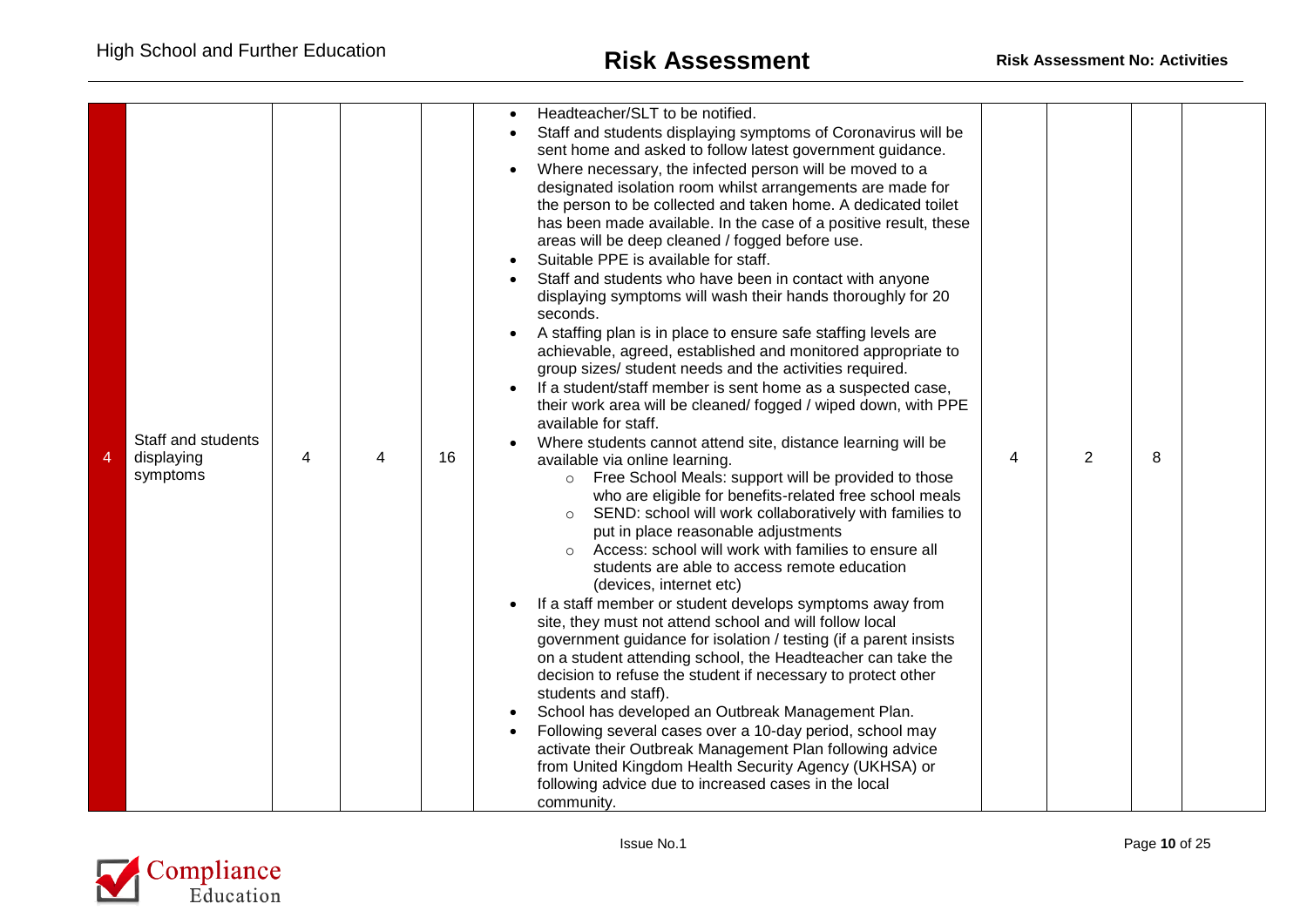|  | If school identify several cases over a 10 day period, we will<br>contact Local Health Protection via the DFE helpline for further<br>advice on 0800 046 8687 and select option 1.<br><b>Positive Result</b><br>Staff who are fully vaccinated and children under the age of 18<br>$\bullet$<br>years and 6 months old will no longer be required to self-isolate<br>if they are contacted by NHS Test and Trace as a close<br>contact. Instead these individuals will be advised to undertake<br>a PCR test.<br>Staff and students who have been identified as a contact of<br>someone with COVID-19 - whether Omicron or not - should<br>take an NHS rapid lateral flow test every day for 7 days to help<br>slow the spread of COVID-19. This replaces the requirement<br>for Omicron contacts to isolate for 10 days and applies to:<br>fully vaccinated adults (people who have had 2 jabs)<br>all pupils/students aged 5 to 18 years and 6 months<br>(regardless of vaccination status)<br>individuals who can prove they are unable to be vaccinated for<br>clinical reasons and<br>people taking part, or have taken part, in an approved clinical<br>trial for a COVD-19 vaccine<br>Symptomatic individuals and those who record a positive test<br>result will still be required to self-isolate.<br>Staff and pupils who record a positive LFT or PCR test may<br>end their 10 day isolation period early in most circumstances<br>unless you cannot test for any reason.<br>Staff and pupils may now take LFD tests on day 5 and day 6 of<br>their self-isolation period. Those who receive two negative test<br>results are no longer required to complete 10 full days of self-<br>isolation. The first test must be taken no earlier than day 5 of<br>the self-isolation period and tests must be taken 24 hours<br>apart. If both these test results are negative, and the person<br>does not have a high temperature, they may end their self-<br>isolation after the second negative test result and return to |  |
|--|----------------------------------------------------------------------------------------------------------------------------------------------------------------------------------------------------------------------------------------------------------------------------------------------------------------------------------------------------------------------------------------------------------------------------------------------------------------------------------------------------------------------------------------------------------------------------------------------------------------------------------------------------------------------------------------------------------------------------------------------------------------------------------------------------------------------------------------------------------------------------------------------------------------------------------------------------------------------------------------------------------------------------------------------------------------------------------------------------------------------------------------------------------------------------------------------------------------------------------------------------------------------------------------------------------------------------------------------------------------------------------------------------------------------------------------------------------------------------------------------------------------------------------------------------------------------------------------------------------------------------------------------------------------------------------------------------------------------------------------------------------------------------------------------------------------------------------------------------------------------------------------------------------------------------------------------------------------------------------------------------------------------------------|--|
|  | school from day 6.                                                                                                                                                                                                                                                                                                                                                                                                                                                                                                                                                                                                                                                                                                                                                                                                                                                                                                                                                                                                                                                                                                                                                                                                                                                                                                                                                                                                                                                                                                                                                                                                                                                                                                                                                                                                                                                                                                                                                                                                               |  |
|  | From the 11 <sup>th</sup> January 2022, staff and students who have a                                                                                                                                                                                                                                                                                                                                                                                                                                                                                                                                                                                                                                                                                                                                                                                                                                                                                                                                                                                                                                                                                                                                                                                                                                                                                                                                                                                                                                                                                                                                                                                                                                                                                                                                                                                                                                                                                                                                                            |  |
|  | positive lateral flow device (LFD) test result are no longer                                                                                                                                                                                                                                                                                                                                                                                                                                                                                                                                                                                                                                                                                                                                                                                                                                                                                                                                                                                                                                                                                                                                                                                                                                                                                                                                                                                                                                                                                                                                                                                                                                                                                                                                                                                                                                                                                                                                                                     |  |

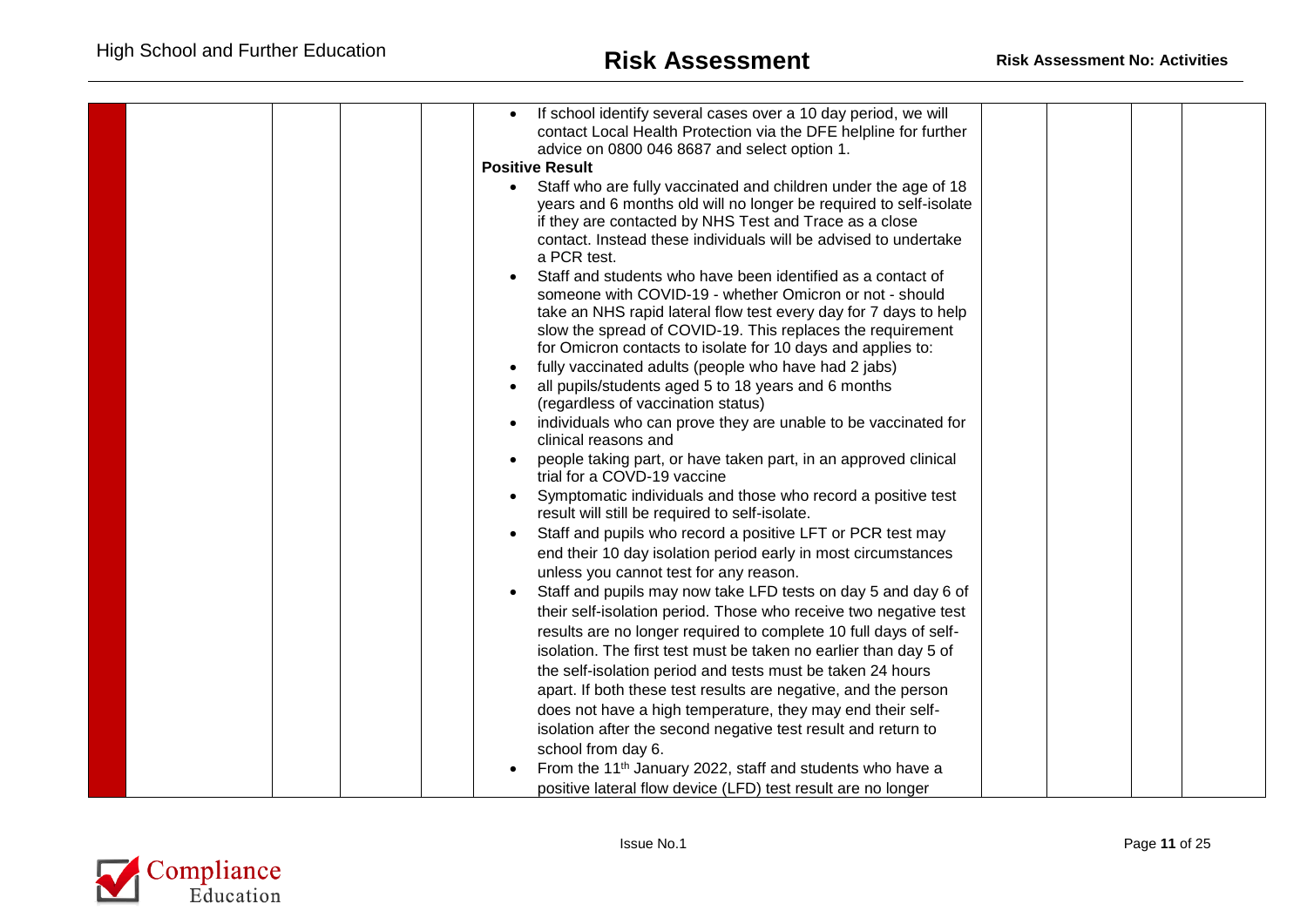| <b>No</b> | <b>Initial</b><br><b>Hazard</b> |                 |                    | <b>Existing Control Measures</b> | <b>Residual</b>                                                                                                                                                                                                                                                                                                                                                                      |                 |             | <b>Additional</b> |                 |
|-----------|---------------------------------|-----------------|--------------------|----------------------------------|--------------------------------------------------------------------------------------------------------------------------------------------------------------------------------------------------------------------------------------------------------------------------------------------------------------------------------------------------------------------------------------|-----------------|-------------|-------------------|-----------------|
|           |                                 | <b>Severity</b> | <b>Probability</b> | <b>Risk</b>                      |                                                                                                                                                                                                                                                                                                                                                                                      | <b>Severity</b> | Probability | <b>Risk</b>       | <b>Controls</b> |
|           |                                 |                 |                    |                                  | required to have a follow-up (PCR) test, and they should stay<br>at home and self-isolate immediately.                                                                                                                                                                                                                                                                               |                 |             |                   |                 |
|           |                                 |                 |                    |                                  | Staff and students who have a positive LFD test result should only<br>have a follow-up PCR test if:                                                                                                                                                                                                                                                                                  |                 |             |                   |                 |
|           |                                 |                 |                    |                                  | they wish to claim the Test and Trace Support Payment                                                                                                                                                                                                                                                                                                                                |                 |             |                   |                 |
|           |                                 |                 |                    |                                  | they have a health condition that means they may be suitable<br>for new coronavirus (COVID-19) treatments                                                                                                                                                                                                                                                                            |                 |             |                   |                 |
|           |                                 |                 |                    |                                  | they are taking LFD tests as part of research or surveillance<br>programmes, and the programme asks them to do so                                                                                                                                                                                                                                                                    |                 |             |                   |                 |
|           |                                 |                 |                    |                                  | they have a positive day 2 LFD test after arriving in England.                                                                                                                                                                                                                                                                                                                       |                 |             |                   |                 |
|           |                                 |                 |                    |                                  | Staff and pupils without symptoms may return to school and are not<br>required to take any more LFD tests to release themselves from<br>isolation after the 10th day of their isolation period even if they have a<br>positive LFD test result. If they still have a high temperature after 10<br>days or are otherwise unwell, they should stay at home and seek<br>medical advice. |                 |             |                   |                 |
|           |                                 |                 |                    |                                  | Further guidance for staff can be found in<br>Schools COVID-19 operational guidance (applies until<br>Step 4) - GOV.UK (www.gov.uk)                                                                                                                                                                                                                                                  |                 |             |                   |                 |

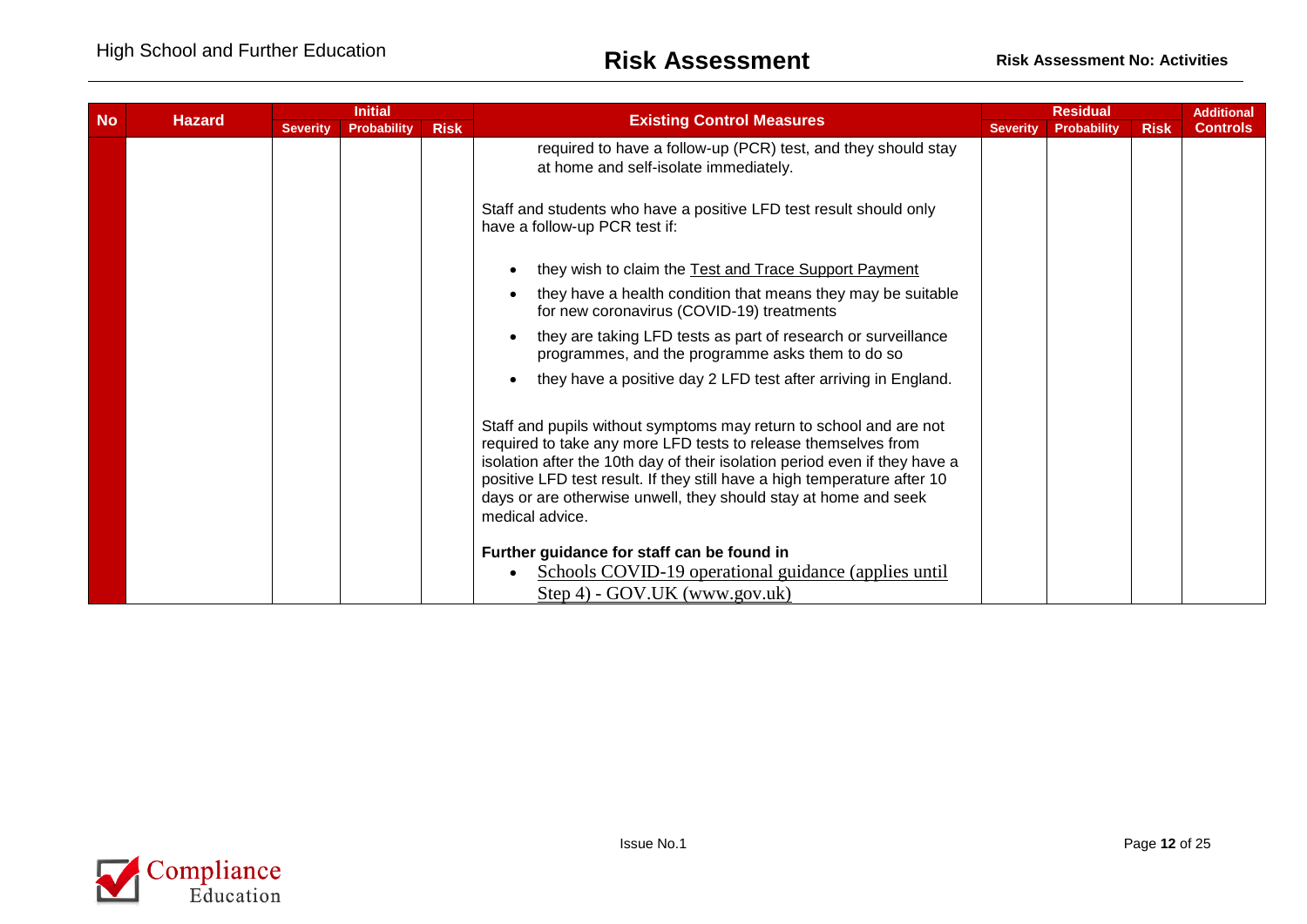|                |                                                                 |                 | <b>Initial</b>     |             |                                                                                                                                                                                                                                                                                                                                                                                                                                                                                                                                                                                                                                                                                                                                                                                                                                                                                                                                                                                                                                                        |                 | <b>Residual</b> |             | <b>Additional</b> |
|----------------|-----------------------------------------------------------------|-----------------|--------------------|-------------|--------------------------------------------------------------------------------------------------------------------------------------------------------------------------------------------------------------------------------------------------------------------------------------------------------------------------------------------------------------------------------------------------------------------------------------------------------------------------------------------------------------------------------------------------------------------------------------------------------------------------------------------------------------------------------------------------------------------------------------------------------------------------------------------------------------------------------------------------------------------------------------------------------------------------------------------------------------------------------------------------------------------------------------------------------|-----------------|-----------------|-------------|-------------------|
| <b>No</b>      | <b>Hazard</b>                                                   | <b>Severity</b> | <b>Probability</b> | <b>Risk</b> | <b>Existing Control Measures</b>                                                                                                                                                                                                                                                                                                                                                                                                                                                                                                                                                                                                                                                                                                                                                                                                                                                                                                                                                                                                                       | <b>Severity</b> | Probability     | <b>Risk</b> | <b>Controls</b>   |
| $\overline{5}$ | Unable to social<br>distance on public<br>transport             | 4               | 4                  | 16          | <b>Public Transport</b><br>$\bullet$<br>Staff and students are advised to follow current government<br>guidelines.<br>From the 30 <sup>th</sup> November, the wearing of face masks whilst<br>travelling on public transport for staff and Year 7 students and<br>above is now mandatory. From 27 January, staff and students<br>should follow wider advice on face coverings outside of school,<br>including on transport to and from school<br>The school will endeavour to encourage staff and students to<br>walk or cycle to school.<br>Students and staff are now required to wear face coverings<br>when travelling on school dedicated transport.<br><b>Car Sharing</b><br>$\bullet$<br>All Staff and students will avoid car sharing where possible.<br>If car sharing is essential, windows should be opened to<br>maximise ventilation with passengers seated front to back.<br>School will remind all staff and students who car share to wear<br>a face covering. From 27 <sup>th</sup> January, face coverings are no<br>longer advised. | 4               | $\overline{2}$  | 8           |                   |
| 6              | Unable to social<br>distance when<br>administering first<br>aid | 4               | $\overline{2}$     | 8           | The school will ensure an adequate number of First Aiders<br>(First Aid at Work, Emergency First Aid) are always available.<br>The school will ensure all First Aiders receive refresher training<br>as required.<br>For advice on CPR during COVID-19 please follow the link below<br>https://www.resus.org.uk/covid-19-resources/covid-19-resources-<br>general-public/resuscitation-council-uk-statement-covid-19<br><b>RIDDOR</b><br>The school will work closely with the Local Health Protection<br>Team and follow their advice.<br>The school will contact Compliance Education to report any<br>confirmed Coronavirus cases or serious injuries as it may be<br>necessary to file an HSE RIDDOR report.                                                                                                                                                                                                                                                                                                                                       | 4               |                 | 4           |                   |

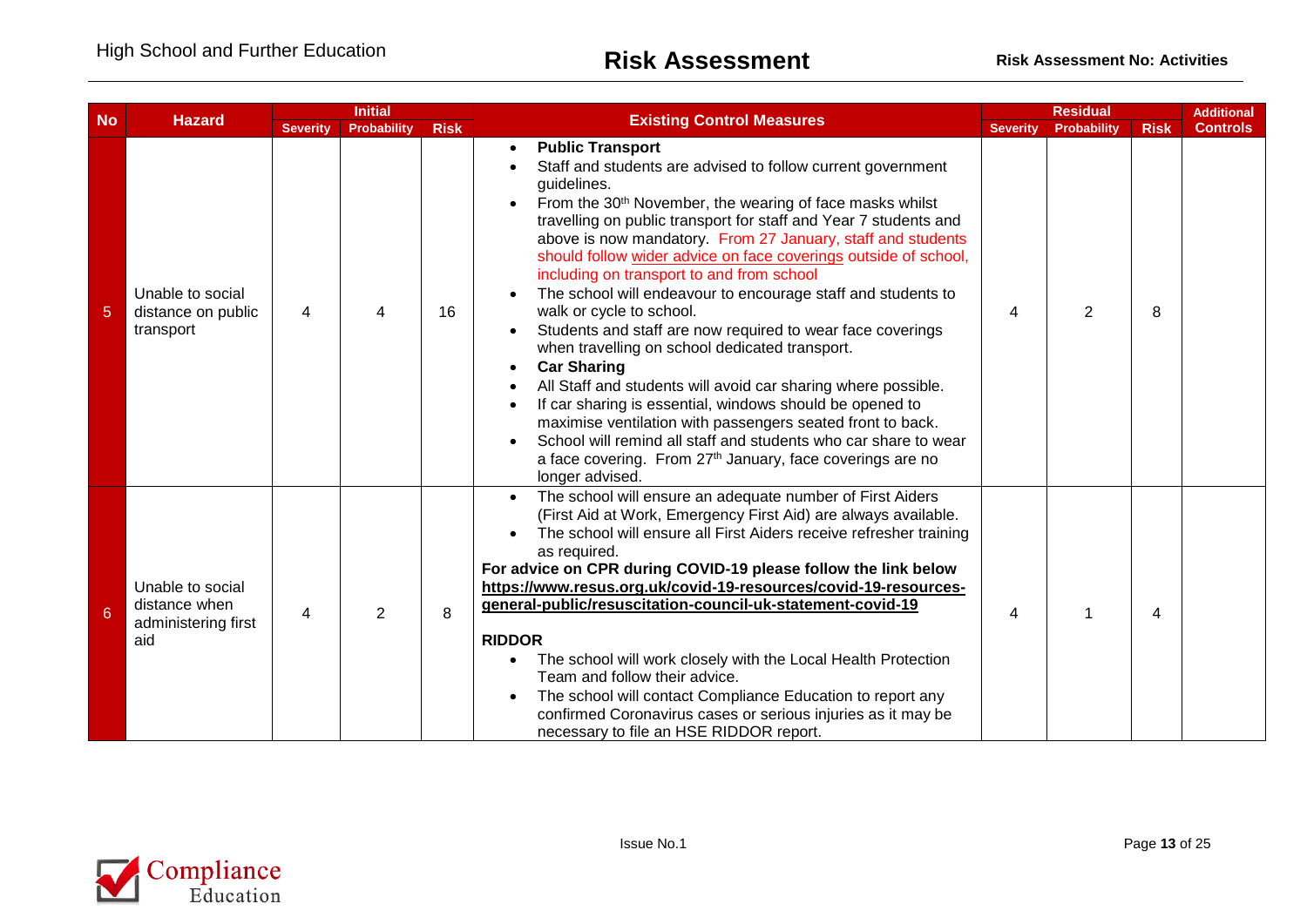| <b>No</b> |                                                                                   | <b>Initial</b>  |                    |             |                                                                                                                                                                                                                                                                                                                                                                                                                                                                                                                                                                                                                                                                                                                                                                                                                                                                                                                                                                                                                                                                                                             |                 | <b>Residual</b> |             |                 |
|-----------|-----------------------------------------------------------------------------------|-----------------|--------------------|-------------|-------------------------------------------------------------------------------------------------------------------------------------------------------------------------------------------------------------------------------------------------------------------------------------------------------------------------------------------------------------------------------------------------------------------------------------------------------------------------------------------------------------------------------------------------------------------------------------------------------------------------------------------------------------------------------------------------------------------------------------------------------------------------------------------------------------------------------------------------------------------------------------------------------------------------------------------------------------------------------------------------------------------------------------------------------------------------------------------------------------|-----------------|-----------------|-------------|-----------------|
|           | <b>Hazard</b>                                                                     | <b>Severity</b> | <b>Probability</b> | <b>Risk</b> | <b>Existing Control Measures</b>                                                                                                                                                                                                                                                                                                                                                                                                                                                                                                                                                                                                                                                                                                                                                                                                                                                                                                                                                                                                                                                                            | <b>Severity</b> | Probability     | <b>Risk</b> | <b>Controls</b> |
|           | Cleaning                                                                          | 4               | 3                  | 12          | A high standard of cleaning will be maintained.<br>$\bullet$<br>Cleaning checklists/ records to be kept.<br>Additional cleaning should remain where required i.e. where<br>toilets, outdoor / indoor equipment is being shared by different<br>learning groups.<br>PPE is provided for cleaning staff.<br>Staff are trained in the safe use of PPE and COSHH.<br>The school is cleaned with normal household disinfectant.<br>Any contaminated (suspected/confirmed) waste should be<br>double bagged and stored for 72 hours before disposal.<br>All spillages of blood, faeces, saliva, vomit, nasal and eye<br>discharges should be cleaned up immediately (always wear<br>PPE).                                                                                                                                                                                                                                                                                                                                                                                                                         | 4               |                 | 4           |                 |
| 8         | Staff/Students at<br>increased risk<br>(CEV/<br><b>BAME/Expectant</b><br>Mothers) | 5               | 4                  | 20          | Staff / students who may be at an increased risk may attend<br>the workplace/school as long as they are able to follow current<br>control measures.<br>Students previously considered CEV should attend school and<br>should follow the same COVID-19 guidance as the rest of the<br>school population. However, if a student has been advised to<br>isolate or reduce their social contact by their specialist, due to<br>the nature of their medical condition or treatment, rather than<br>because of the pandemic, they should continue to follow the<br>advice of their specialist. There is no change to this advice as<br>a result of the Government's Plan B.<br>Where necessary, individual risk assessments will be carried<br>out with support from Compliance Education<br>Staff/ students to follow advice given to them by their<br>GP/Medical professional.<br>Staff / students are to follow the latest government guidance at<br>all times, regarding the workplace.<br>Staff identified at increased risk can discuss with their<br>manager, any additional controls they feel necessary. | 5               | $\overline{2}$  | 10          |                 |

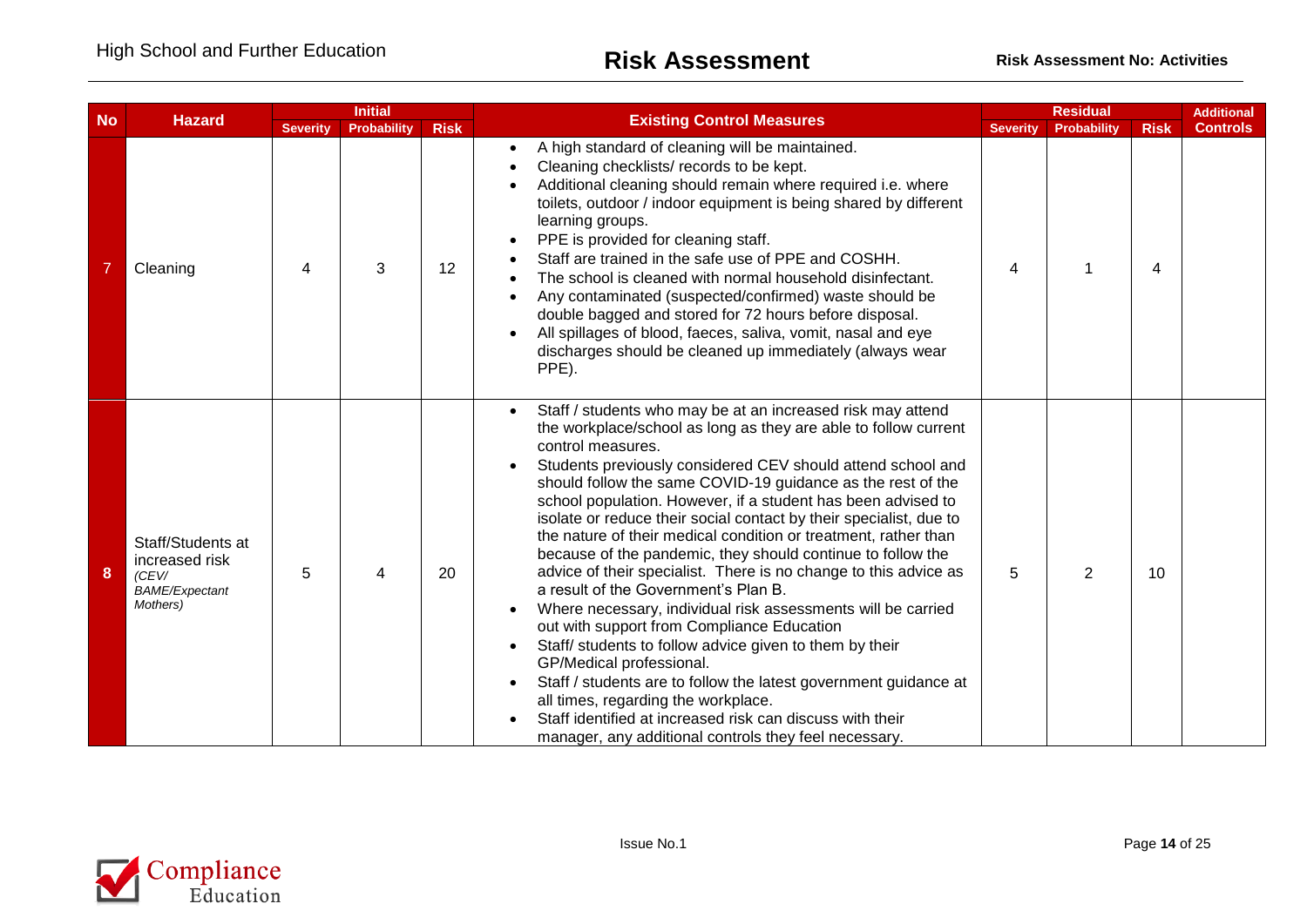| <b>No</b> | <b>Hazard</b>                |                 | <b>Initial</b>     |             | <b>Existing Control Measures</b>                                                                                                                                                                                                                                                                                                                                                                                                                                                                                                                                                                                                                                                                                                                                                                                                                                                                                                                                                                                                                                                                                                                                                                                                                                                                                                          |                 | <b>Residual</b>    |             | <b>Additional</b> |
|-----------|------------------------------|-----------------|--------------------|-------------|-------------------------------------------------------------------------------------------------------------------------------------------------------------------------------------------------------------------------------------------------------------------------------------------------------------------------------------------------------------------------------------------------------------------------------------------------------------------------------------------------------------------------------------------------------------------------------------------------------------------------------------------------------------------------------------------------------------------------------------------------------------------------------------------------------------------------------------------------------------------------------------------------------------------------------------------------------------------------------------------------------------------------------------------------------------------------------------------------------------------------------------------------------------------------------------------------------------------------------------------------------------------------------------------------------------------------------------------|-----------------|--------------------|-------------|-------------------|
|           |                              | <b>Severity</b> | <b>Probability</b> | <b>Risk</b> |                                                                                                                                                                                                                                                                                                                                                                                                                                                                                                                                                                                                                                                                                                                                                                                                                                                                                                                                                                                                                                                                                                                                                                                                                                                                                                                                           | <b>Severity</b> | <b>Probability</b> | <b>Risk</b> | <b>Controls</b>   |
|           | Group Activities/<br>Lessons |                 | 4                  | 16          | Physical Education should take place outside where possible<br>to maximise ventilation.<br>Resources that are shared between different learning groups,<br>such as Science, Art, DT, and sports equipment, will be<br>cleaned frequently / after each use.<br>All outdoor sports and supervised activities for students can<br>take place without restrictions on attendance. Activities taking<br>place outdoors can happen in groups of any number. This is<br>because the transmission risk is lower outside.<br>If communal areas are used for group activities/ lessons they<br>should be cleaned down after use.<br>All communal areas in use should remain well ventilated.<br>Activities such as singing should be carried out following latest<br>government guidance/ risk assessment.<br>CLEAPSS Covid 19 guidance will be followed for all DT,<br>Science, Sports and Food Tech Practical lessons.<br>Students will attend in PE kit for their designated PE day, this<br>will eliminate the need for changing rooms.<br>Learning groups will not share changing areas were possible.<br>Changing areas will be cleaned after use.<br>School will remain vigilant and aware of the additional risk of<br>infection in environments where singing, chanting, playing wind<br>or brass instruments, dance or drama takes place. |                 |                    | 8           |                   |

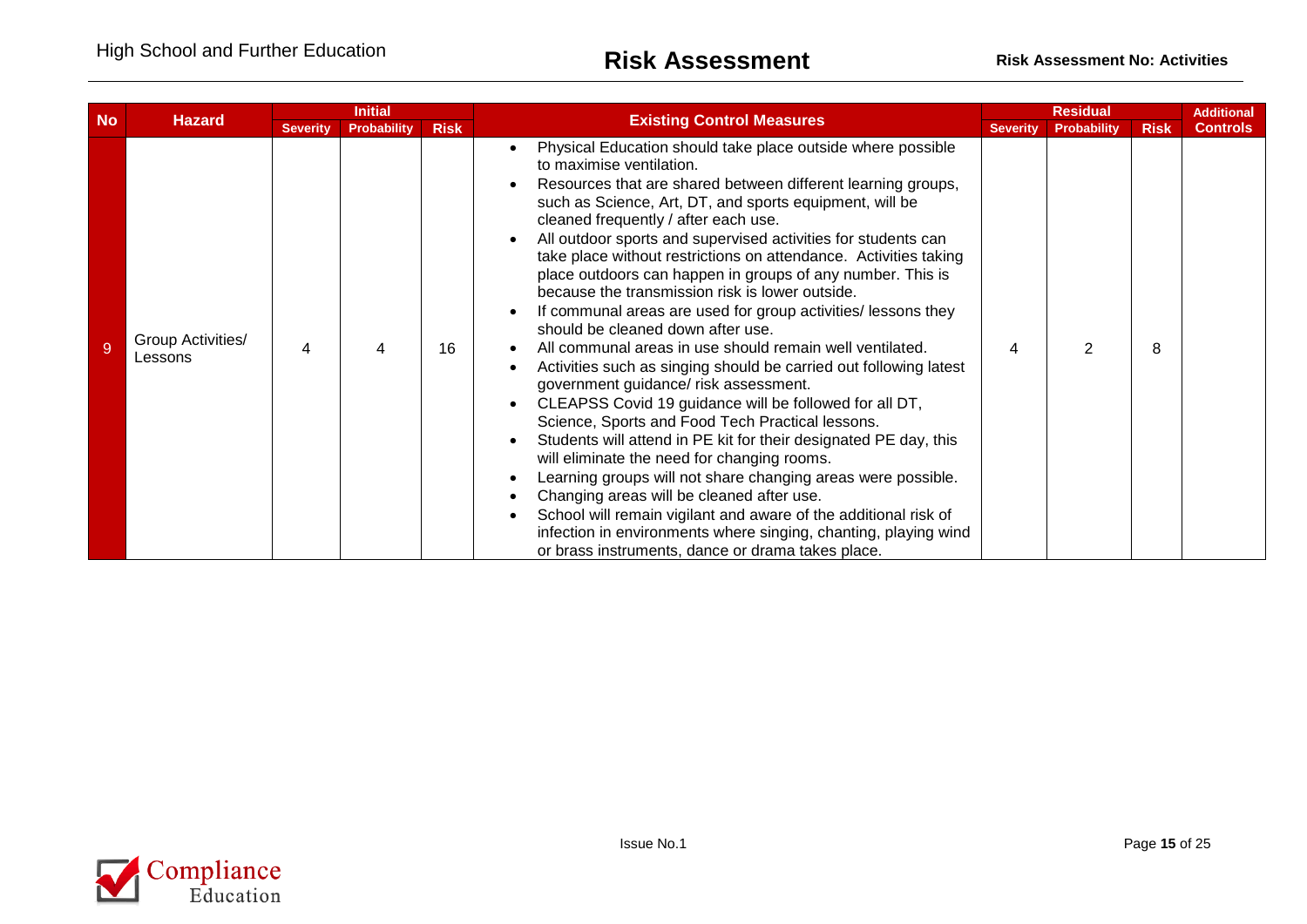| <b>No</b> |                                  |                 | <b>Initial</b>     |             |                                                                                                                                                                                                                                                                                                                                                                                                                                                                                                                                                                                                                                                                                                                                                                                                                                                                                                                                                                                                                                                                                                                                                                                                                                                                                                                                                                                                                                                                                                                                                                                                                                                | <b>Residual</b> |             |             | <b>Additional</b> |
|-----------|----------------------------------|-----------------|--------------------|-------------|------------------------------------------------------------------------------------------------------------------------------------------------------------------------------------------------------------------------------------------------------------------------------------------------------------------------------------------------------------------------------------------------------------------------------------------------------------------------------------------------------------------------------------------------------------------------------------------------------------------------------------------------------------------------------------------------------------------------------------------------------------------------------------------------------------------------------------------------------------------------------------------------------------------------------------------------------------------------------------------------------------------------------------------------------------------------------------------------------------------------------------------------------------------------------------------------------------------------------------------------------------------------------------------------------------------------------------------------------------------------------------------------------------------------------------------------------------------------------------------------------------------------------------------------------------------------------------------------------------------------------------------------|-----------------|-------------|-------------|-------------------|
|           | <b>Hazard</b>                    | <b>Severity</b> | <b>Probability</b> | <b>Risk</b> | <b>Existing Control Measures</b>                                                                                                                                                                                                                                                                                                                                                                                                                                                                                                                                                                                                                                                                                                                                                                                                                                                                                                                                                                                                                                                                                                                                                                                                                                                                                                                                                                                                                                                                                                                                                                                                               | <b>Severity</b> | Probability | <b>Risk</b> | <b>Controls</b>   |
| 10        | Visitors/<br>contractors on site | 4               | 4                  | 16          | During school hours contractors or visitors will be allowed onto<br>the school premises and into the school building by making a<br>prior appointment with the Headteacher or Site Manager.<br>All contractors and visitors are instructed to report to the main<br>school reception upon arrival.<br>All contractors and visitors will be required to wear face<br>coverings whilst in school. From 27 January, face coverings<br>are no longer advised for visitors in communal areas.<br>School will ask all contractors and visitors to take a lateral flow<br>device (LFD) test before entering the setting.<br>All contractors and visitors are asked for verbal or written<br>evidence to confirm the following statements:<br>I am at present not suffering from any symptoms or<br>$\circ$<br>have tested positive for coronavirus within the last 10<br>days.<br>No member of my household are displaying symptoms<br>$\Omega$<br>or have tested positive for coronavirus within the last<br>10 days.<br>I have not been contacted by the NHS Test and Trace<br>$\circ$<br>service within the last 10 days.<br>The school reserves the right to deny access or request a<br>person to leave the school premises if the person was deemed<br>to be displaying coronavirus symptoms or being aggressive or<br>abusive to school staff.<br>Were possible, school will endeavour to ensure contractors<br>and visitors attend outside of normal school operating hours if<br>safe to do so,<br>The school will adopt a flexible approach to interviews, with<br>alternative options to face-to-face interviews offered where<br>possible | 4               |             | 4           |                   |

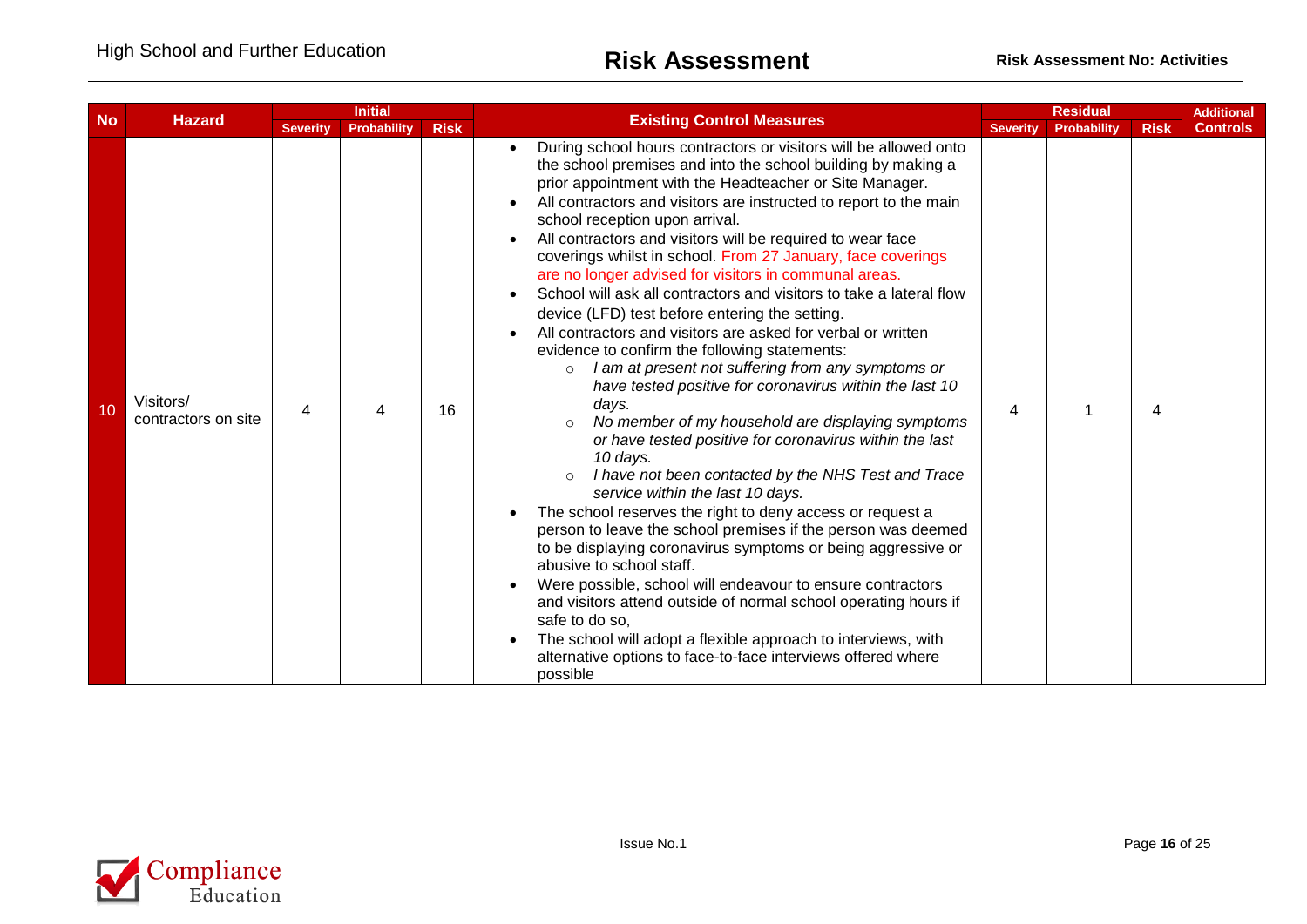| <b>No</b> |                                                          |                 | <b>Initial</b> |             | <b>Residual</b><br><b>Existing Control Measures</b><br><b>Severity</b><br><b>Probability</b>                                                                                                                                                                                                                                                                                                                                                                                                                                                                                                                                                                                                                                                                                                                                                                                                                                                                                                                                                                                                                                                                                     |   |             |                 | <b>Additional</b>                                                                               |
|-----------|----------------------------------------------------------|-----------------|----------------|-------------|----------------------------------------------------------------------------------------------------------------------------------------------------------------------------------------------------------------------------------------------------------------------------------------------------------------------------------------------------------------------------------------------------------------------------------------------------------------------------------------------------------------------------------------------------------------------------------------------------------------------------------------------------------------------------------------------------------------------------------------------------------------------------------------------------------------------------------------------------------------------------------------------------------------------------------------------------------------------------------------------------------------------------------------------------------------------------------------------------------------------------------------------------------------------------------|---|-------------|-----------------|-------------------------------------------------------------------------------------------------|
|           | <b>Hazard</b>                                            | <b>Severity</b> | Probability    | <b>Risk</b> |                                                                                                                                                                                                                                                                                                                                                                                                                                                                                                                                                                                                                                                                                                                                                                                                                                                                                                                                                                                                                                                                                                                                                                                  |   | <b>Risk</b> | <b>Controls</b> |                                                                                                 |
|           | <b>Educational Visits</b>                                | 4               | 4              | 16          | Educational visits that are integral will take place following the<br>completion of an individual risk assessment.<br>Individual local authority guidance will be followed if traveling<br>between counties.<br>Local government transport guidance will be followed<br>School will consider whether to go ahead with planned<br>international educational visits, recognising the risk of<br>disruption to education resulting from the need to isolate and<br>test on arrival back into the UK. School will refer to the Foreign,<br>Commonwealth and Development Office travel advice and the<br>guidance on international travel before booking and travelling.<br>School will monitor Covid-19 restrictions that may impact<br>educational trips planned within other parts of the UK.<br>A full and thorough risk assessment will be carried out in<br>relation to educational visits to ensure any United Kingdom<br>Health Security Agency (UKHSA) advice is included as part of<br>that risk assessment.<br>General guidance about educational visits is available and is<br>supported by specialist advice from the Outdoor Education<br><b>Advisory Panel (OEAP).</b> | 4 | 2           | 8               | <b>Ensure any</b><br>new<br>bookings<br>have<br>adequate<br>financial<br>protection<br>in place |
| 12        | <b>External clubs</b><br>hiring the school<br>facilities | 4               | 3              | 12          | The school will only allow external clubs and organisations to<br>use/hire their facilities in line with latest government guidance.                                                                                                                                                                                                                                                                                                                                                                                                                                                                                                                                                                                                                                                                                                                                                                                                                                                                                                                                                                                                                                             | 4 |             | 4               |                                                                                                 |

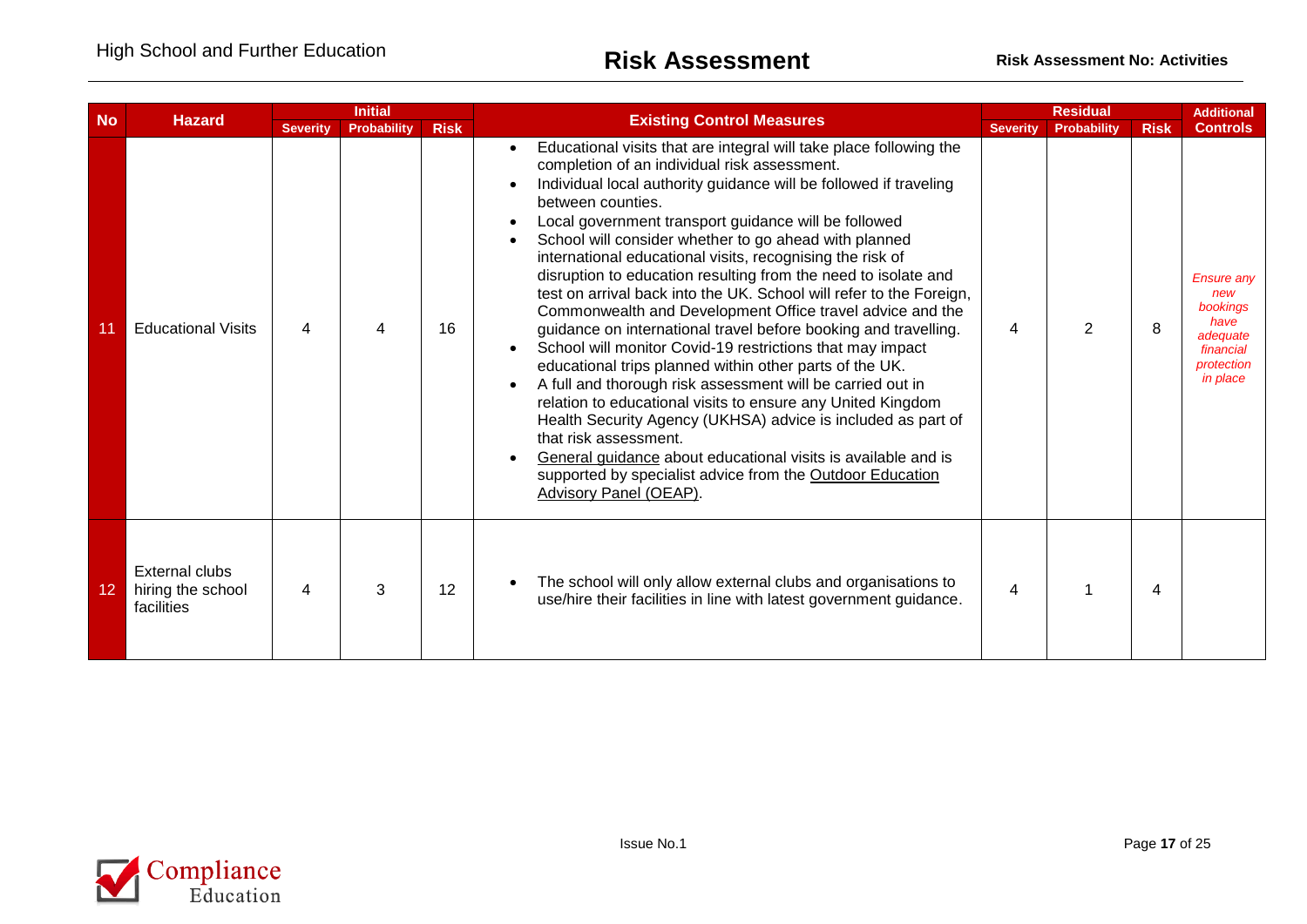|           | <b>Initial</b><br><b>Hazard</b>                                                    |                 |                    |             |                                                                                                                                                                                                                                                                                                                                                                                                                                                                                                                                                                                                                                                                                                                                                                                                                                                                                                                                                                                                                                                                                                                                                                                                                                                                                                                                                                                                                                                                                                                 | <b>Residual</b><br><b>Additional</b> |             |             |                 |
|-----------|------------------------------------------------------------------------------------|-----------------|--------------------|-------------|-----------------------------------------------------------------------------------------------------------------------------------------------------------------------------------------------------------------------------------------------------------------------------------------------------------------------------------------------------------------------------------------------------------------------------------------------------------------------------------------------------------------------------------------------------------------------------------------------------------------------------------------------------------------------------------------------------------------------------------------------------------------------------------------------------------------------------------------------------------------------------------------------------------------------------------------------------------------------------------------------------------------------------------------------------------------------------------------------------------------------------------------------------------------------------------------------------------------------------------------------------------------------------------------------------------------------------------------------------------------------------------------------------------------------------------------------------------------------------------------------------------------|--------------------------------------|-------------|-------------|-----------------|
| <b>No</b> |                                                                                    | <b>Severity</b> | <b>Probability</b> | <b>Risk</b> | <b>Existing Control Measures</b>                                                                                                                                                                                                                                                                                                                                                                                                                                                                                                                                                                                                                                                                                                                                                                                                                                                                                                                                                                                                                                                                                                                                                                                                                                                                                                                                                                                                                                                                                | <b>Severity</b>                      | Probability | <b>Risk</b> | <b>Controls</b> |
| 13        | Unable to stop the<br>virus from<br>spreading<br><b>Personal</b><br><b>Hygiene</b> | 4               | 3                  | 12          | <b>Transmission</b><br>All staff and students are reminded on regular basis to follow<br>good respiratory and hand hygiene to minimise the chance of<br>transmission.<br>All staff and students are asked to wear face coverings in<br>communal areas and whilst travelling to school on public and<br>dedicated school transport. From 27 January, face coverings<br>are no longer advised for students, staff and visitors in<br>communal areas. From 27 January, staff and students should<br>follow wider advice on face coverings outside of school,<br>including on transport to and from school.<br>Handwashing<br>Handwashing facilities are available throughout the school.<br>Handwash notice and instructions are located throughout the<br>school.<br>All staff and students are aware of best practise.<br><b>Coughing and sneezing</b><br>All staff and students are encouraged to cover their mouth and<br>nose with a tissue.<br>Staff and students will wash hands after using or disposing of<br>tissues.<br>Spitting is discouraged.<br>Personal protective equipment (PPE).<br>Staff will follow previously issued guidance for the donning /<br>doffing of PPE.<br>PPE in place for cleaners as per MSDS and/or COSHH risk<br>assessments<br>PPE in place for cleaners when completing a deep clean<br>The correct PPE should be used when handling cleaning<br>chemicals.<br>PPE is worn as per the cleaning chemicals COSHH risk<br>assessment or MSDS.<br>PPE is worn by First Aiders. | 4                                    |             | 4           |                 |

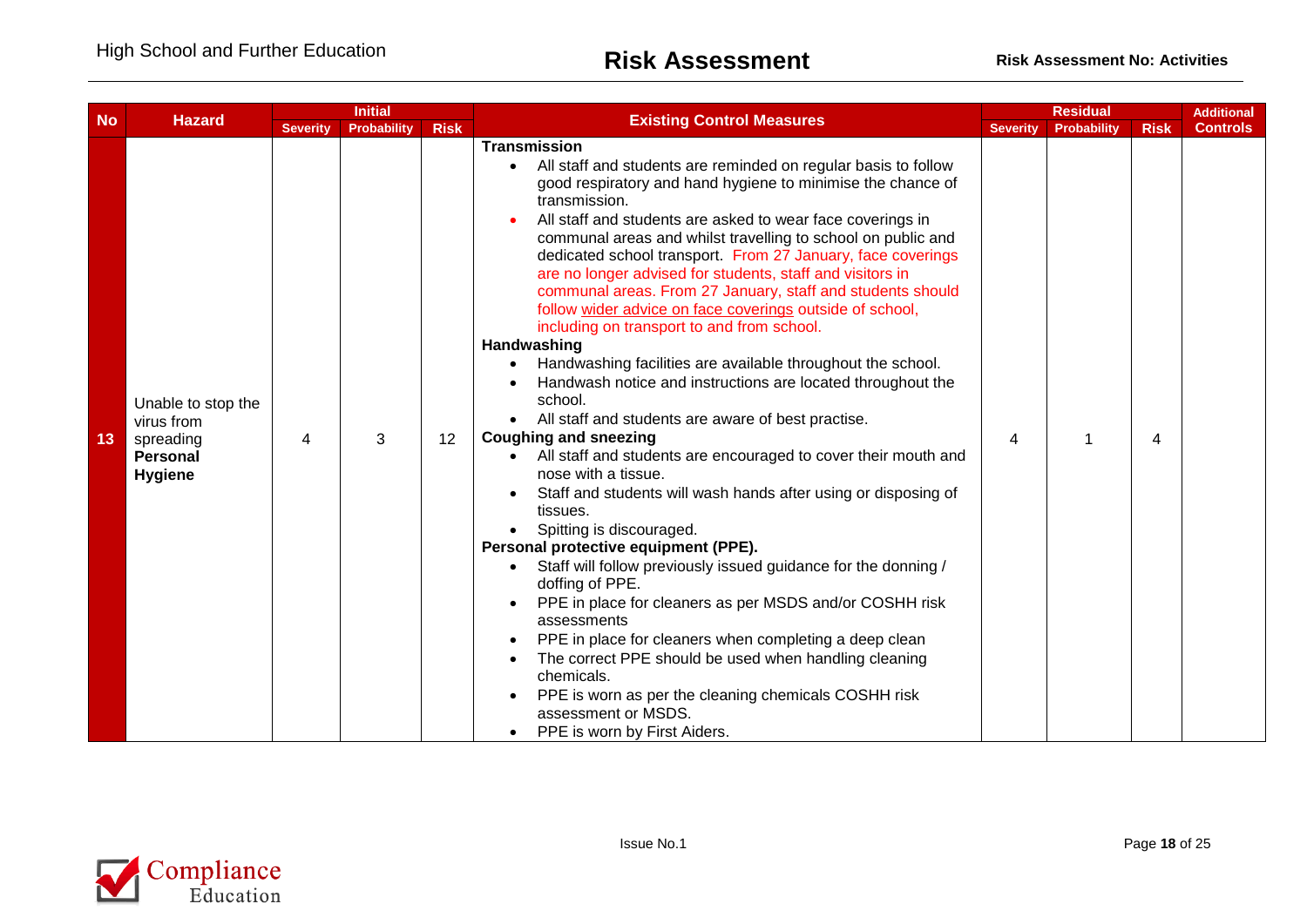|    |                                                                                                                                    |   |   |                   | Deep Cleaning.<br>Where possible the area is closed and secure for 48 to 72<br>hours before the commencement of the deep cleaning.<br>Suitable personal protective equipment is available - Fluid<br>resistant type IIR surgical mask, disposable gloves and apron,<br>disposable eye protection (where there is a risk of splashing).<br>Once used, all PPE is disposed of appropriately                                                                                                                                                                                                                                                                                                                                                                                                                                                                                                                                                                                                                                                                                                                                                                                                                                                                                                                                                                                                                                                                                                                                                                                                                                                                                                       |                |   |  |
|----|------------------------------------------------------------------------------------------------------------------------------------|---|---|-------------------|-------------------------------------------------------------------------------------------------------------------------------------------------------------------------------------------------------------------------------------------------------------------------------------------------------------------------------------------------------------------------------------------------------------------------------------------------------------------------------------------------------------------------------------------------------------------------------------------------------------------------------------------------------------------------------------------------------------------------------------------------------------------------------------------------------------------------------------------------------------------------------------------------------------------------------------------------------------------------------------------------------------------------------------------------------------------------------------------------------------------------------------------------------------------------------------------------------------------------------------------------------------------------------------------------------------------------------------------------------------------------------------------------------------------------------------------------------------------------------------------------------------------------------------------------------------------------------------------------------------------------------------------------------------------------------------------------|----------------|---|--|
| 14 | Failure to Deep<br>Clean the school<br>after a member of<br>staff or child is<br>suspected of<br>having<br>coronavirus<br>COVID-19 | 4 | 3 | $12 \overline{ }$ | Hands are washed before and after cleaning for at least 20<br>seconds.<br>Handwashing facilities are available i.e. hot water, soap, hand<br>sanitiser, paper towels etc.<br>Pregnant staff or staff with a low immune system must take<br>care and use the precautions available when dealing with<br>bodily fluids.<br>Cleaning of the environment,<br>• Public areas where a symptomatic individual has passed<br>through and spent minimal time, such as corridors, but which<br>are not visibly contaminated with body fluids will be cleaned<br>thoroughly as normal.<br>All surfaces that the symptomatic person has come into contact<br>with will be cleaned and disinfected.<br>Use of disposable cloths or paper roll and disposable mop<br>heads, to clean all hard surfaces, floors, chairs, door handles<br>and sanitary fittings, following one of the options below:<br>Use a combined detergent disinfectant solution at a dilution of<br>1,000 parts per million available chlorine.<br>A household detergent followed by disinfection (1000 ppm<br>av.cl.). Follow manufacturer's instructions for dilution,<br>application and contact times for all detergents and<br>disinfectants.<br>If an alternative disinfectant is used within the school, this<br>should be checked and ensure that it is effective against<br>enveloped viruses.<br>Staff will avoid creating splashes and spray when cleaning.<br>Any cloths and mop heads used will be disposed of and should<br>be put into waste bags as outlined below.<br>When items cannot be cleaned using detergents or laundered,<br>for example, upholstered furniture and mattresses, steam<br>cleaning will be used. | $\overline{4}$ | 4 |  |

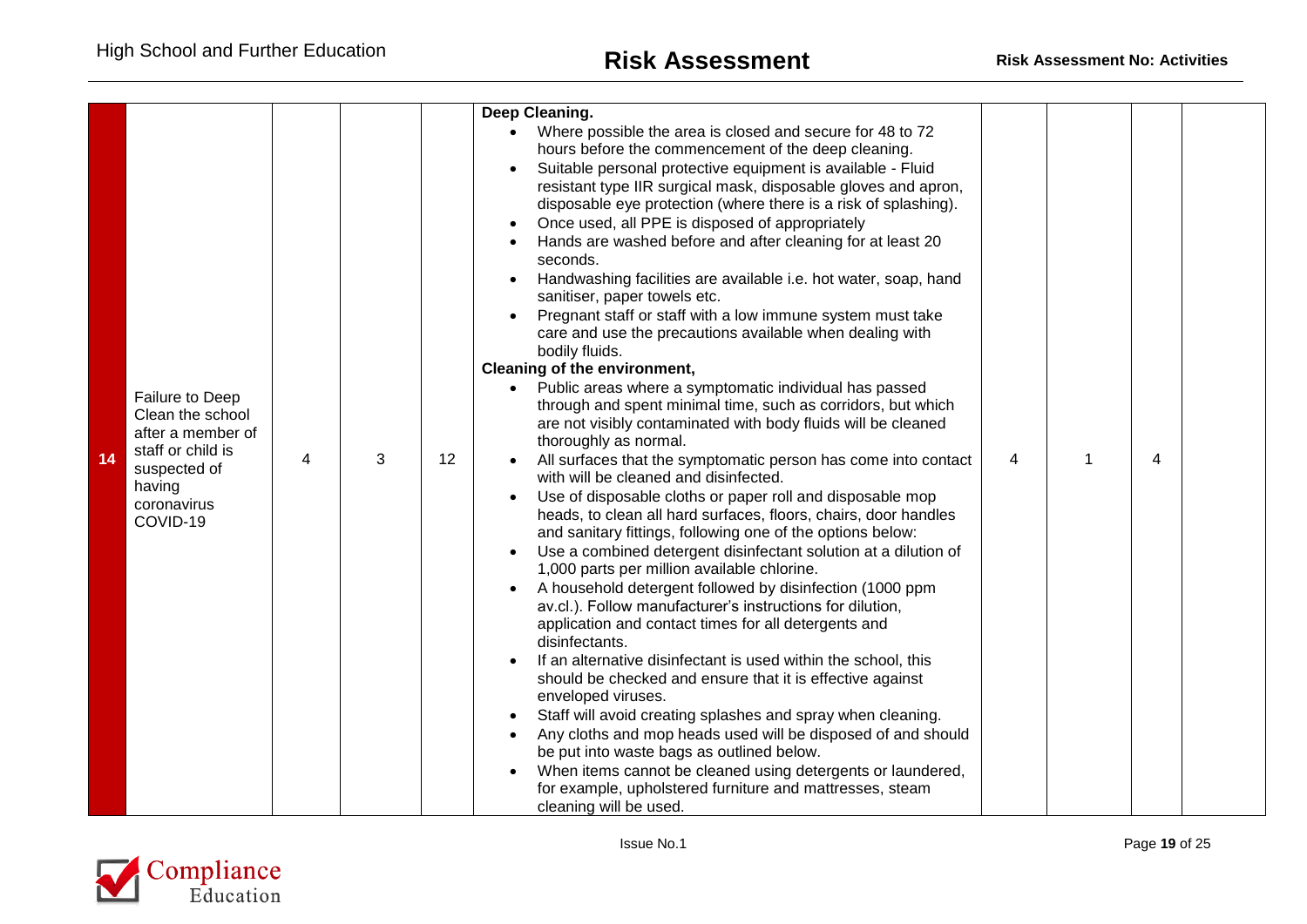| <b>No</b> |               |                 | <b>Initial</b>     |             |                                                                                                                                                                                                                                                                                                                                                                                                                                                                                                                                                                                                                                                                                                                                                                                                                                                                                                                                                                                                                                                                                                                                                                                                                                                                                                                                                                                                                                                           |                 | <b>Residual</b> |             | <b>Additional</b> |
|-----------|---------------|-----------------|--------------------|-------------|-----------------------------------------------------------------------------------------------------------------------------------------------------------------------------------------------------------------------------------------------------------------------------------------------------------------------------------------------------------------------------------------------------------------------------------------------------------------------------------------------------------------------------------------------------------------------------------------------------------------------------------------------------------------------------------------------------------------------------------------------------------------------------------------------------------------------------------------------------------------------------------------------------------------------------------------------------------------------------------------------------------------------------------------------------------------------------------------------------------------------------------------------------------------------------------------------------------------------------------------------------------------------------------------------------------------------------------------------------------------------------------------------------------------------------------------------------------|-----------------|-----------------|-------------|-------------------|
|           | <b>Hazard</b> | <b>Severity</b> | <b>Probability</b> | <b>Risk</b> | <b>Existing Control Measures</b>                                                                                                                                                                                                                                                                                                                                                                                                                                                                                                                                                                                                                                                                                                                                                                                                                                                                                                                                                                                                                                                                                                                                                                                                                                                                                                                                                                                                                          | <b>Severity</b> | Probability     | <b>Risk</b> | <b>Controls</b>   |
|           |               |                 |                    |             | Any items that are heavily contaminated with body fluids and<br>cannot be cleaned by washing will be disposed of.<br>If possible, the area will remain closed off and secure for 72<br>hours. After this time the amount of virus contamination will<br>have decreased substantially.<br><b>Clinical waste.</b><br>Waste from possible cases and cleaning of areas where<br>possible cases have been (including disposable cloths and<br>tissues):<br>1. Will be put in a plastic rubbish bag and tied when full.<br>2. The plastic bag will then be placed in a second bin bag and<br>tied.<br>3. It will be put in the nominated suitable and secure place and<br>marked for storage until the individual's test results are known<br>Waste will be stored safely and kept away from Students.<br>Waste is not stored in communal waste areas until negative<br>test results are known, or the waste has been stored for at<br>least 72 hours.<br>If the individual tests negative, waste will be disposed of in the<br>normal bins.<br>If the individual tests positive, then waste will be stored for at<br>least 72 hours and put in with the normal waste.<br>If storage for at least 72 hours is not appropriate, the school<br>will arrange for collection as a Category B infectious waste<br>either by your local waste collection authority if they currently<br>collect your waste or otherwise by a specialist clinical waste<br>contractor. |                 |                 |             |                   |

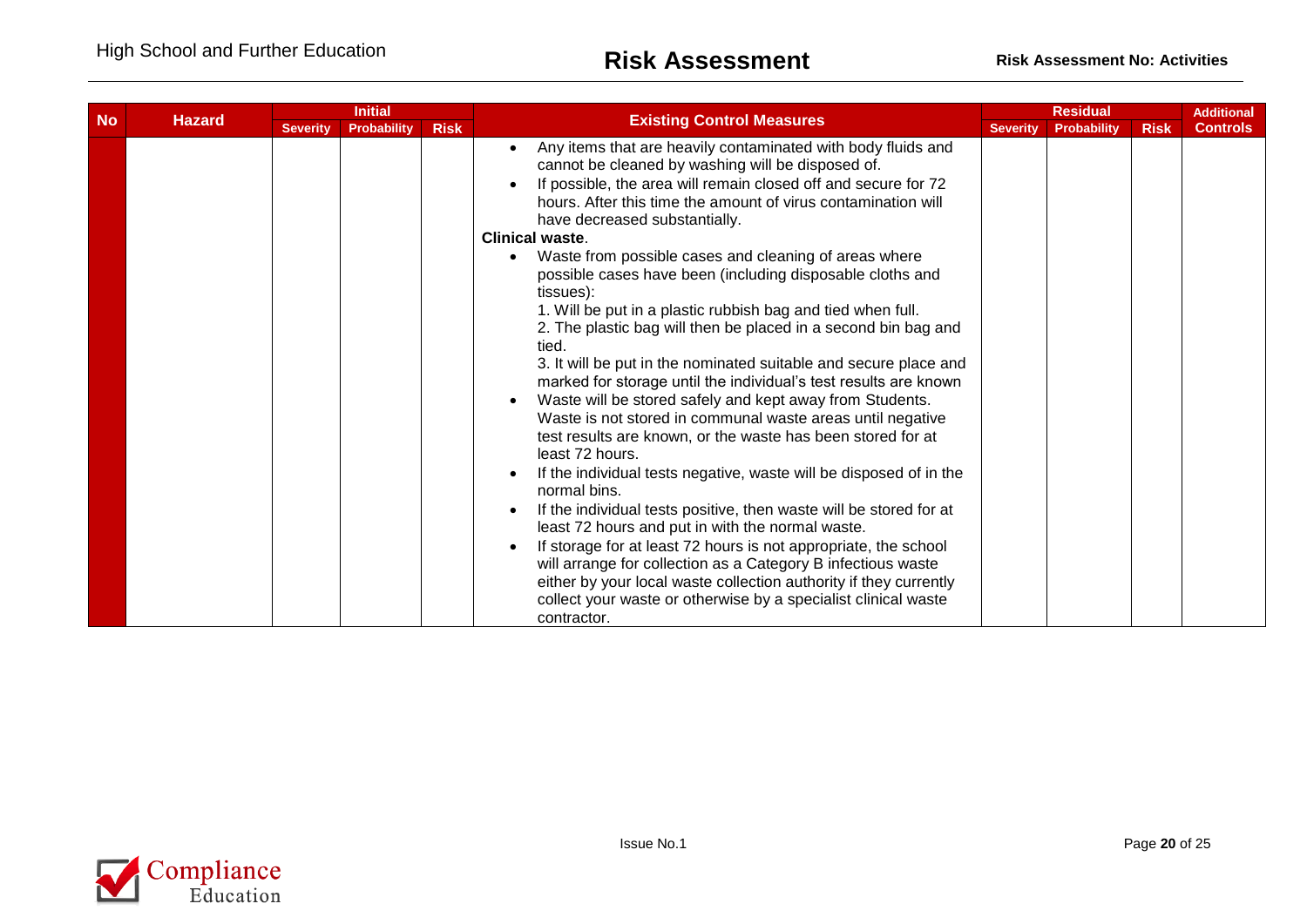|           |                       | <b>ACTION ARISING FROM RISK ASSESSMENT</b> |                           |                    |                          |
|-----------|-----------------------|--------------------------------------------|---------------------------|--------------------|--------------------------|
| <b>No</b> | <b>Risk</b><br>Rating | <b>Action Required:</b>                    | Person (s)<br>Responsible | <b>Target Date</b> | Date<br><b>Completed</b> |
|           |                       |                                            |                           |                    |                          |
|           |                       |                                            |                           |                    |                          |
|           |                       |                                            |                           |                    |                          |
|           |                       |                                            |                           |                    |                          |
|           |                       |                                            |                           |                    |                          |
|           |                       |                                            |                           |                    |                          |

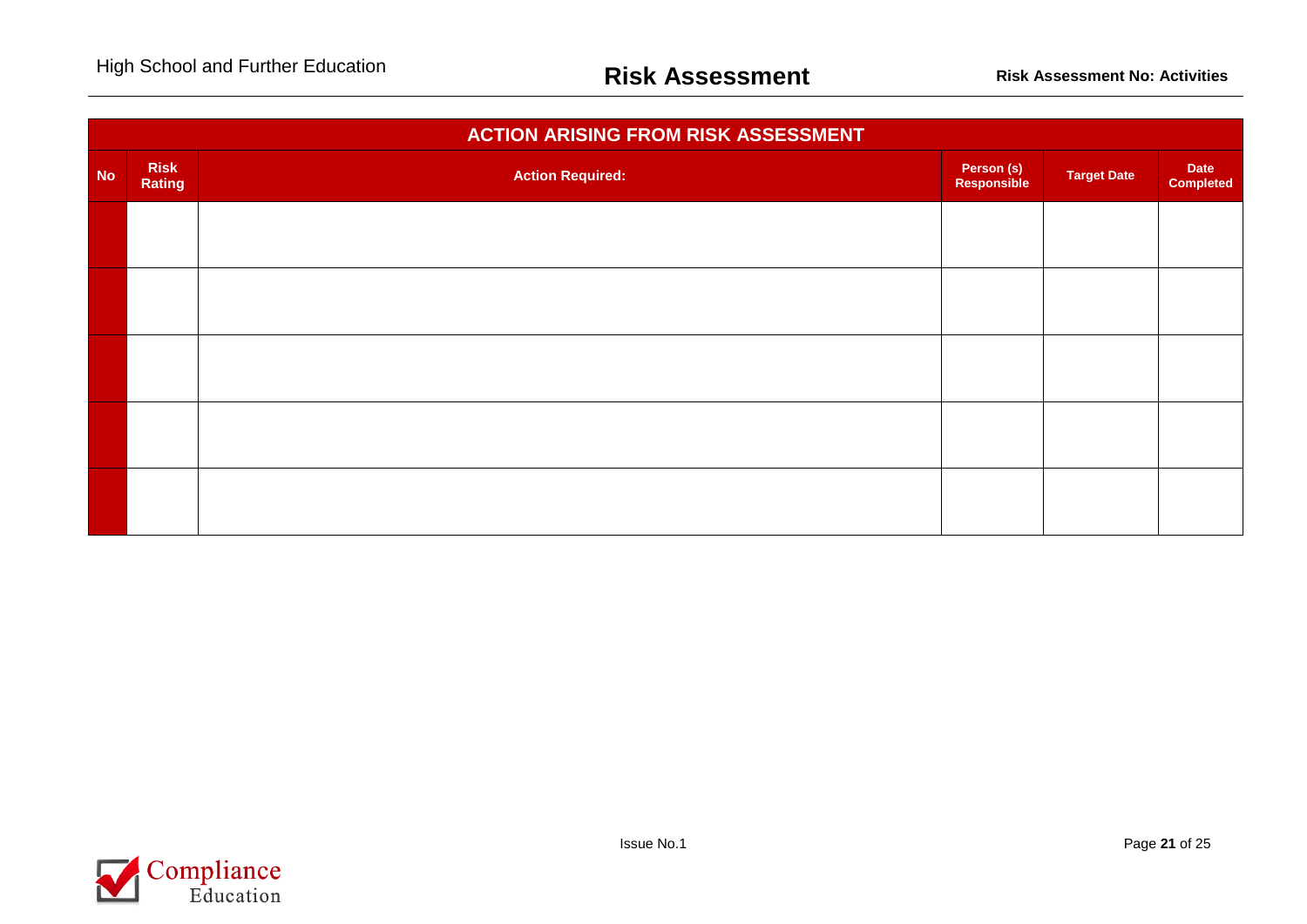## **Useful Websites**

| <b>Health and Safety Responsibilities</b>                           | https://www.gov.uk/government/publications/health-and-safety-advice-for-         |
|---------------------------------------------------------------------|----------------------------------------------------------------------------------|
|                                                                     | schools/responsibilities-and-duties-for-schools                                  |
|                                                                     | https://www.hse.gov.uk/services/education/sensible-leadership/school-            |
|                                                                     | leaders.htm                                                                      |
|                                                                     | https://www.hse.gov.uk/services/education/faqs.htm#a1                            |
| <b>Business Continuity Plan</b>                                     | https://www.gov.uk/guidance/emergencies-and-severe-weather-schools-and-          |
|                                                                     | early-years-settings                                                             |
| Guidance for full opening - schools (published 2 <sup>nd</sup> July | https://www.gov.uk/government/publications/actions-for-schools-during-the-       |
| 2020)                                                               | coronavirus-outbreak/guidance-for-full-opening-schools                           |
| Current guidance on shielding                                       | https://www.gov.uk/government/publications/guidance-on-shielding-and-            |
|                                                                     | protecting-extremely-vulnerable-persons-from-covid-19/guidance-on-               |
|                                                                     | shielding-and-protecting-extremely-vulnerable-persons-from-covid-19              |
| Current guidance on Clinically vulnerable                           | https://www.gov.uk/government/publications/staying-alert-and-safe-social-        |
|                                                                     | distancing/staying-alert-and-safe-social-distancing#clinically-vulnerable-people |
| Other nonmedical vulnerable people                                  | https://www.gov.uk/government/publications/covid-19-review-of-disparities-       |
|                                                                     | in-risks-and-outcomes                                                            |
| Providing extra mental health support                               | https://www.gov.uk/government/news/extra-mental-health-support-for-pupils-       |
|                                                                     | and-teachers                                                                     |
|                                                                     | http://www.educationsupport.org.uk/                                              |
|                                                                     | https://www.eventbrite.co.uk/e/dfe-supporting-pupil-and-student-mental-          |
|                                                                     | wellbeing-tickets-110796856380                                                   |
| <b>Behaviour Expectations</b>                                       | https://www.gov.uk/government/publications/behaviour-and-discipline-in-          |
|                                                                     | schools                                                                          |
| <b>Remote Education Support</b>                                     | https://www.gov.uk/government/publications/actions-for-schools-during-the-       |
|                                                                     | coronavirus-outbreak/guidance-for-full-opening-schools#res                       |
|                                                                     | https://www.gov.uk/government/publications/coronavirus-covid-19-online-          |
|                                                                     | education-resources                                                              |
|                                                                     | https://educationendowmentfoundation.org.uk/covid-19-resources/covid-19-         |
|                                                                     | support-guide-for-schools/                                                       |
|                                                                     | https://edtech-demonstrator.lgfl.net/                                            |

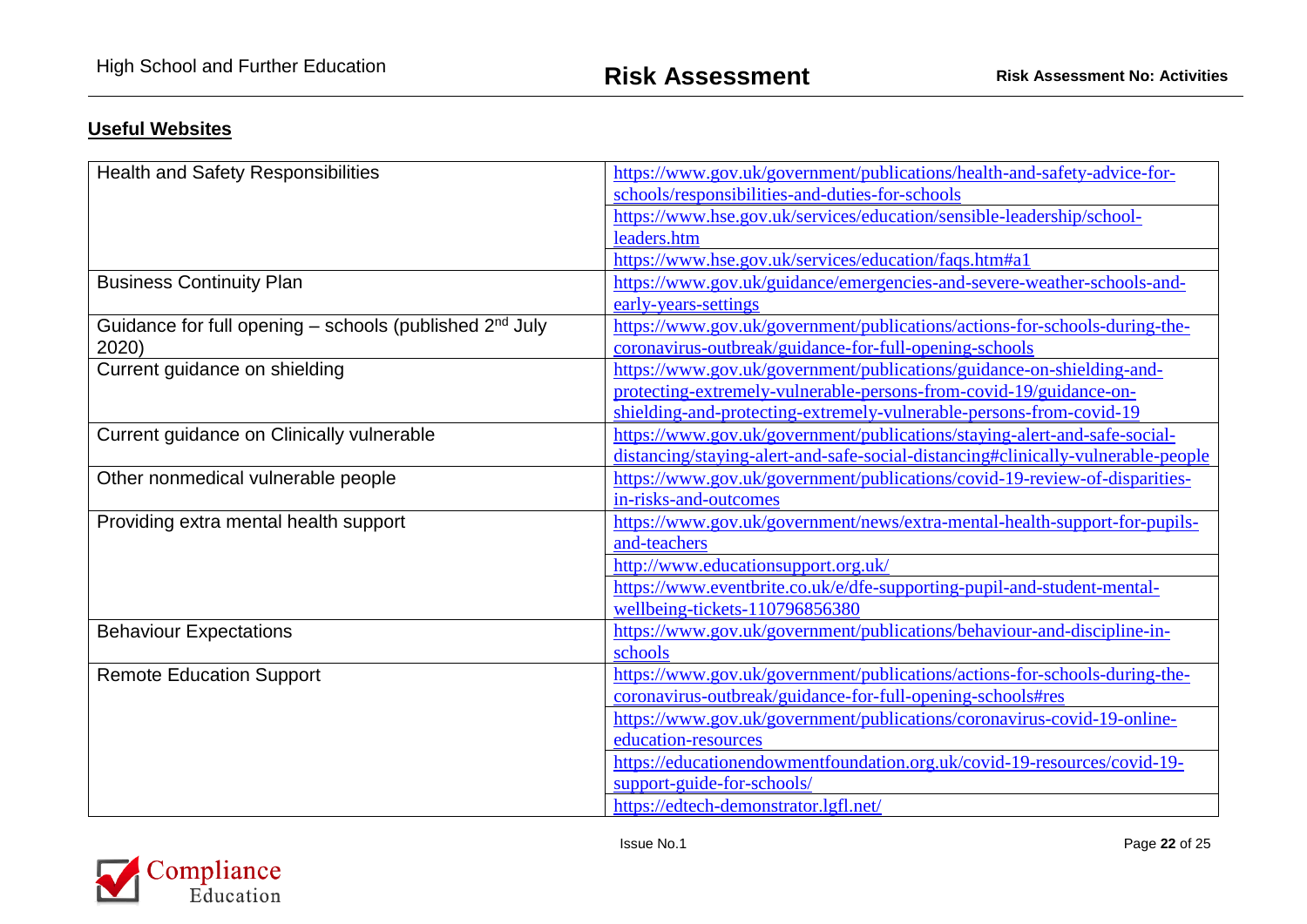|                                              | https://get-help-with-tech.education.gov.uk/about-bt-wifi                                           |  |  |
|----------------------------------------------|-----------------------------------------------------------------------------------------------------|--|--|
| <b>Coronavirus Symptoms</b>                  | https://www.gov.uk/guidance/nhs-test-and-trace-how-it-works#people-who-                             |  |  |
|                                              | develop-symptoms-of-coronavirus                                                                     |  |  |
| Stay at home guidance                        | https://www.gov.uk/government/publications/covid-19-stay-at-home-guidance                           |  |  |
| Arranging a Test                             | https://www.gov.uk/guidance/coronavirus-covid-19-getting-tested                                     |  |  |
| <b>Testing and Tracing</b>                   | https://www.nhs.uk/conditions/coronavirus-covid-19/testing-and-tracing/                             |  |  |
| Contacting your Local Health Protection Team | https://www.gov.uk/guidance/contacts-phe-health-protection-teams                                    |  |  |
| Guidance on staff wearing PPE                | https://www.gov.uk/government/publications/safe-working-in-education-                               |  |  |
|                                              | childcare-and-childrens-social-care/safe-working-in-education-childcare-and-                        |  |  |
|                                              | childrens-social-care-settings-including-the-use-of-personal-protective-                            |  |  |
|                                              | equipment-ppe                                                                                       |  |  |
| Site Manager/Caretaker                       | https://www.hse.gov.uk/coronavirus/legionella-risks-during-coronavirus-                             |  |  |
|                                              | outbreak.htm                                                                                        |  |  |
|                                              | https://www.cibse.org/coronavirus-covid-19/emerging-from-lockdown                                   |  |  |
|                                              |                                                                                                     |  |  |
|                                              | https://www.hse.gov.uk/coronavirus/equipment-and-machinery/air-<br>conditioning-and-ventilation.htm |  |  |
| Cleaning                                     | https://www.gov.uk/government/publications/covid-19-decontamination-in-                             |  |  |
|                                              | non-healthcare-settings                                                                             |  |  |
| Catering                                     | https://www.gov.uk/government/publications/covid-19-guidance-for-food-                              |  |  |
|                                              | businesses/guidance-for-food-businesses-on-coronavirus-covid-19                                     |  |  |
| <b>Safer Travel</b>                          | https://www.gov.uk/guidance/coronavirus-covid-19-safer-travel-guidance-for-                         |  |  |
|                                              | passengers                                                                                          |  |  |
| <b>Educational Visits</b>                    | https://www.gov.uk/government/publications/coronavirus-covid-19-travel-                             |  |  |
|                                              | advice-for-educational-settings/coronavirus-travel-guidance-for-educational-                        |  |  |
|                                              | settings                                                                                            |  |  |
|                                              | https://www.gov.uk/government/publications/health-and-safety-on-educational-                        |  |  |
|                                              | visits/health-and-safety-on-educational-visits                                                      |  |  |
| Extra-curricular provision                   | https://www.gov.uk/government/publications/protective-measures-for-holiday-                         |  |  |
|                                              | or-after-school-clubs-and-other-out-of-school-settings-for-children-during-the-                     |  |  |
|                                              | coronavirus-covid-19-outbreak/protective-measures-for-out-of-school-settings-                       |  |  |
|                                              | during-the-coronavirus-covid-19-outbreak                                                            |  |  |

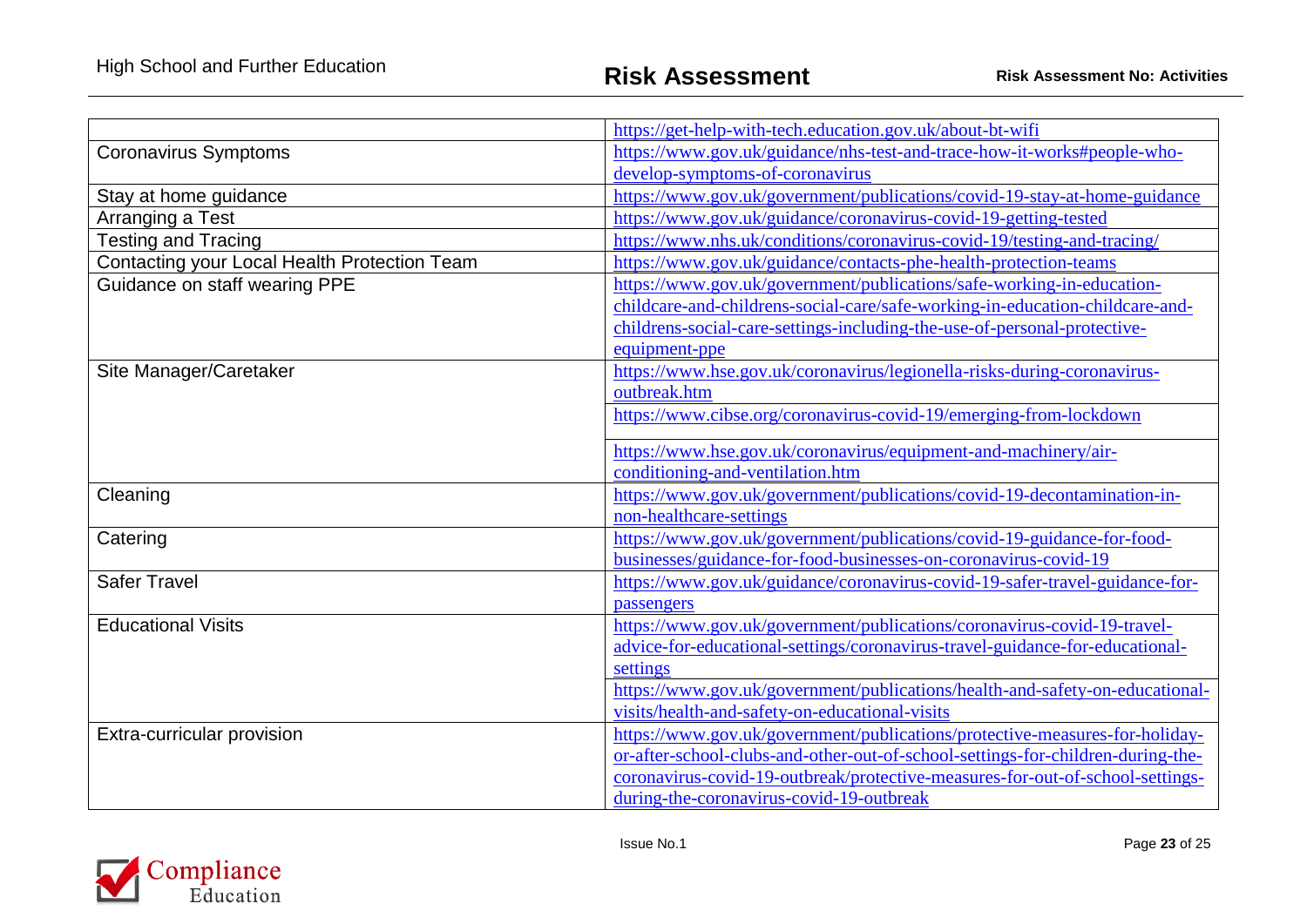| <b>Physical Education and Sports</b>  | https://www.gov.uk/government/publications/coronavirus-covid-19-guidance-      |  |  |  |  |
|---------------------------------------|--------------------------------------------------------------------------------|--|--|--|--|
|                                       | on-phased-return-of-sport-and-recreation                                       |  |  |  |  |
|                                       | https://www.sportengland.org/how-we-can-help/coronavirus                       |  |  |  |  |
|                                       | https://www.afpe.org.uk/physical-education/wp-content/uploads/COVID-19-        |  |  |  |  |
|                                       | Interpreting-the-Government-Guidance-in-a-PESSPA-Context-FINAL.pdf.            |  |  |  |  |
| Science and Design Technology         | http://www.cleapss.org.uk/                                                     |  |  |  |  |
|                                       | https://www.ase.org.uk/resources/health-and-safety-resources                   |  |  |  |  |
|                                       | https://www.data.org.uk/for-education/health-and-safety                        |  |  |  |  |
| <b>Guidance for Further Education</b> | https://assets.publishing.service.gov.uk/government/uploads/system/uploads/att |  |  |  |  |
|                                       | achment_data/file/1036792/November_FE_Operational_guidance.pdf                 |  |  |  |  |